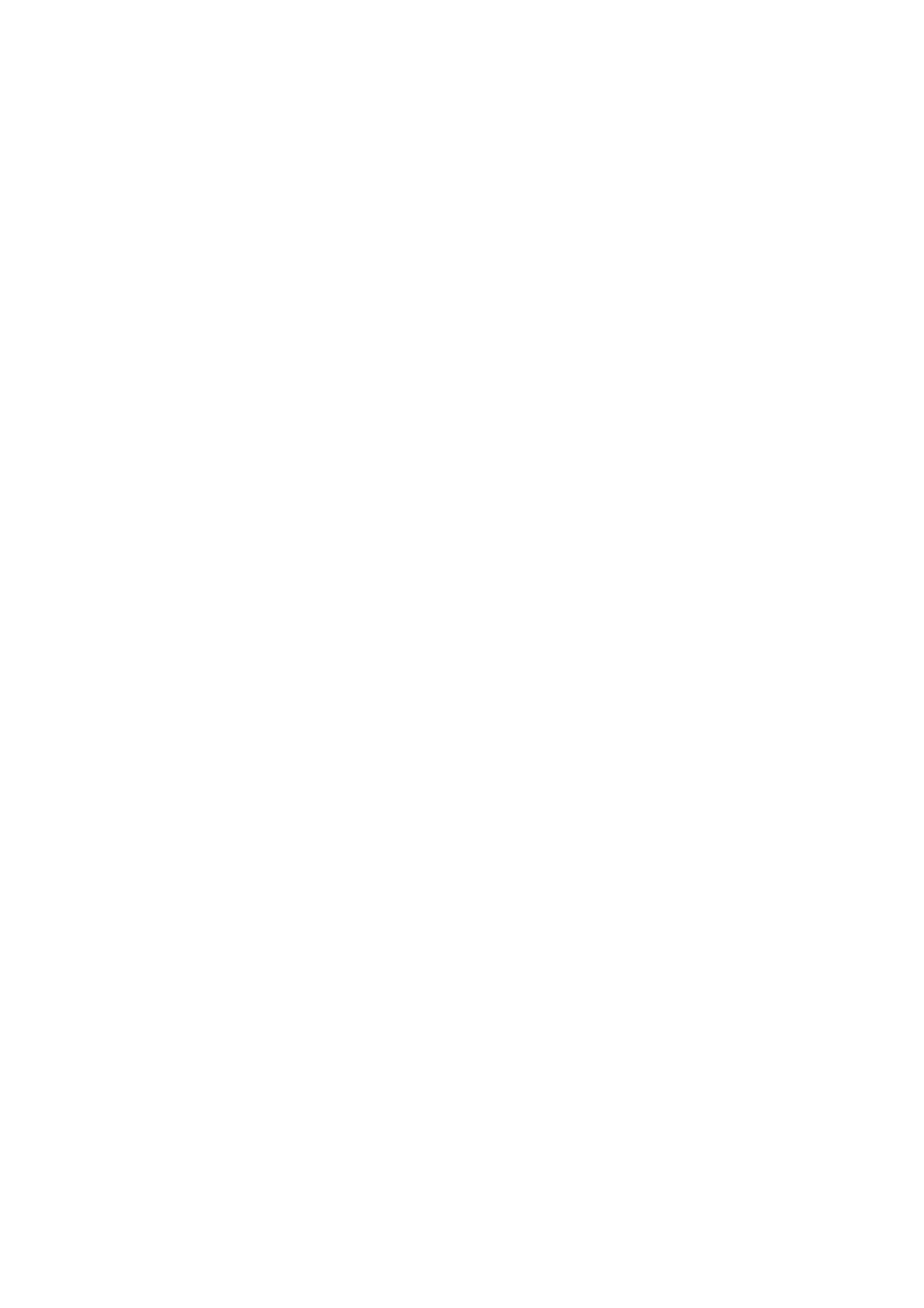## **NO. 13 OF 2013**

## **AGRICULTURE AND FOOD AUTHORITY ACT**

### ARRANGEMENT OF SECTIONS

## PART I – PRELIMINARY

### *Section*

- 1. Short title and commencement.
- 2. Interpretation.

#### PART II – ESTABLISHMENT, FUNCTIONS AND POWERS OF THE AUTHORITY

- 3. Establishment of the Authority.
- 4. Functions of the Authority.
- 5. Board of the Authority.
- 6. Powers of the Authority.
- 7. Conduct of business and affairs of the Authority.
- 8. Delegation by the Authority.
- 9. Remuneration of members of the Board.
- 10. Director-General.
- 11. Organization of the Secretariat of the Authority.
- 12. Staff.
- 13. The common seal of the Authority.
- 14. Protection from personal liability.
- 15. Liability for damages.

## PART III – FINANCES OF THE AUTHORITY

- 16. Funds of the Authority.
- 17. Financial year.
- 18. Annual estimates.
- 19. Accounts and audit.
- 20. Investment of funds.

## PART IV – POLICY GUIDELINES ON DEVELOPMENT, PRESERVATION AND UTILIZATION OF AGRICULTURAL LAND

- 21. Land development guidelines.
- 22. Rules on preservation, utilization and development of agricultural land.
- 23. Land preservation guidelines.

## PART V – PROVISIONS ON NOXIOUS OR INVASIVE WEEDS

- 24. Power to declare plant a noxious or invasive weed.
- 25. Duty to report.
- 26. Power of county government officer to enter land.
- 27. Order by county government to clear land.
- 28. Eradication of weed by county government.

## PART VI – RESPONSIBILITY OF COUNTY GOVERNMENTS

- 29. Respective roles of national and county governments.
- 30. Penalty for non-compliance with order.
- 31. Register of land development orders.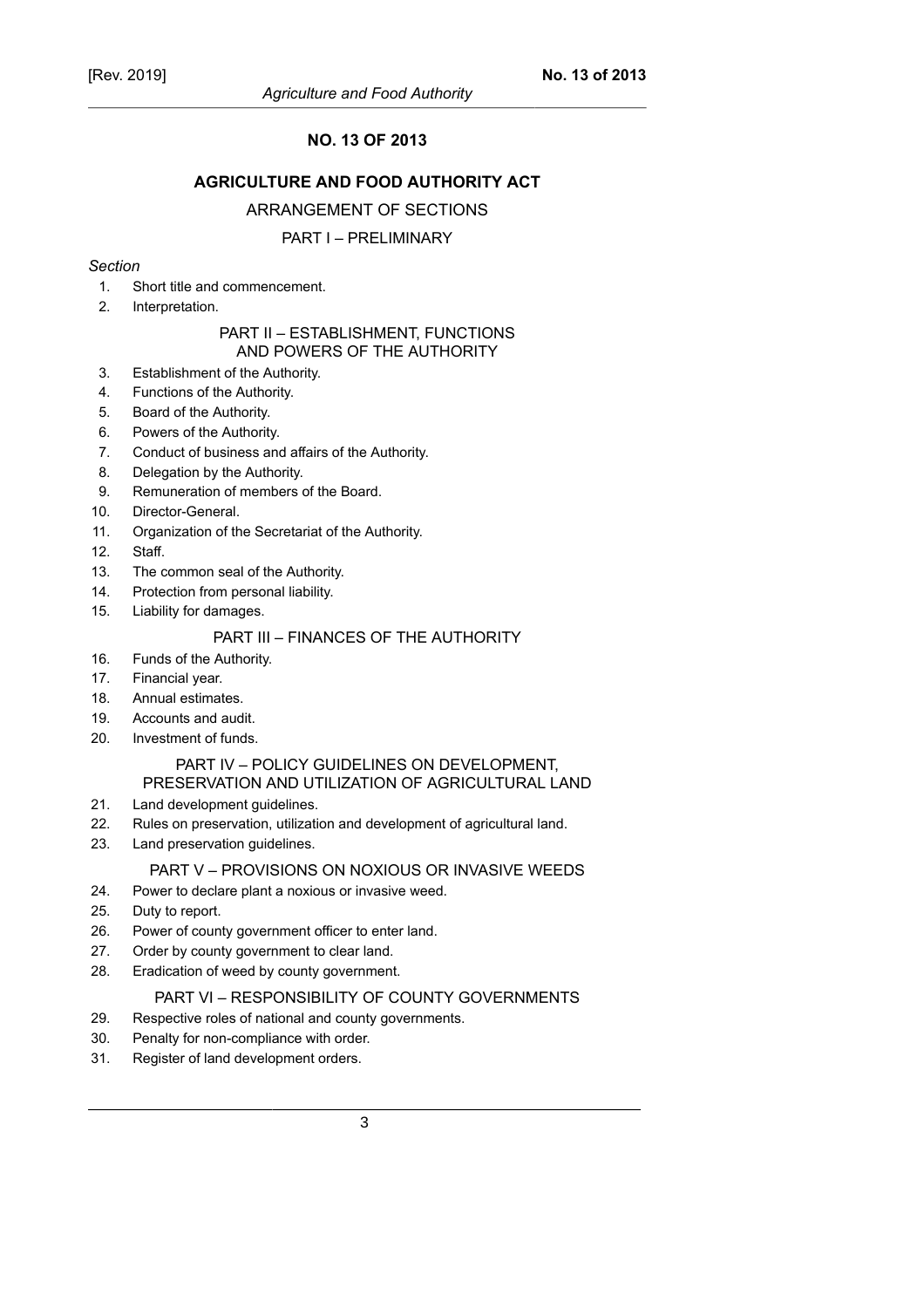- 32. Land preservation orders.
- 33. Appeal against a land preservation order.
- 34. Cancellation and amendments of orders.
- 35. Register of orders.
- 36. Failure to comply with an order.
- 37. Penalty for failure to comply.
- 38. Right of lessee to compensation for work done in compliance with order.
- 39. Change of owner or occupier affect order.
- 40. Participation of farmers.

## PART VII – MISCELLANEOUS PROVISIONS

- 41. Appeals.
- 42. Measurement of weight.
- 43. Prohibition of export of some new produce.
- 44. Competition in sector.
- 45. Repeals.
- 46. Regulations.

FIRST SCHEDULE – TRANSITIONAL PROVISIONS

SECOND SCHEDULE – PROVISIONS AS TO THE CONDUCT OF BUSINESS AND AFFAIRS OF THE BOARD OF THE AUTHORITY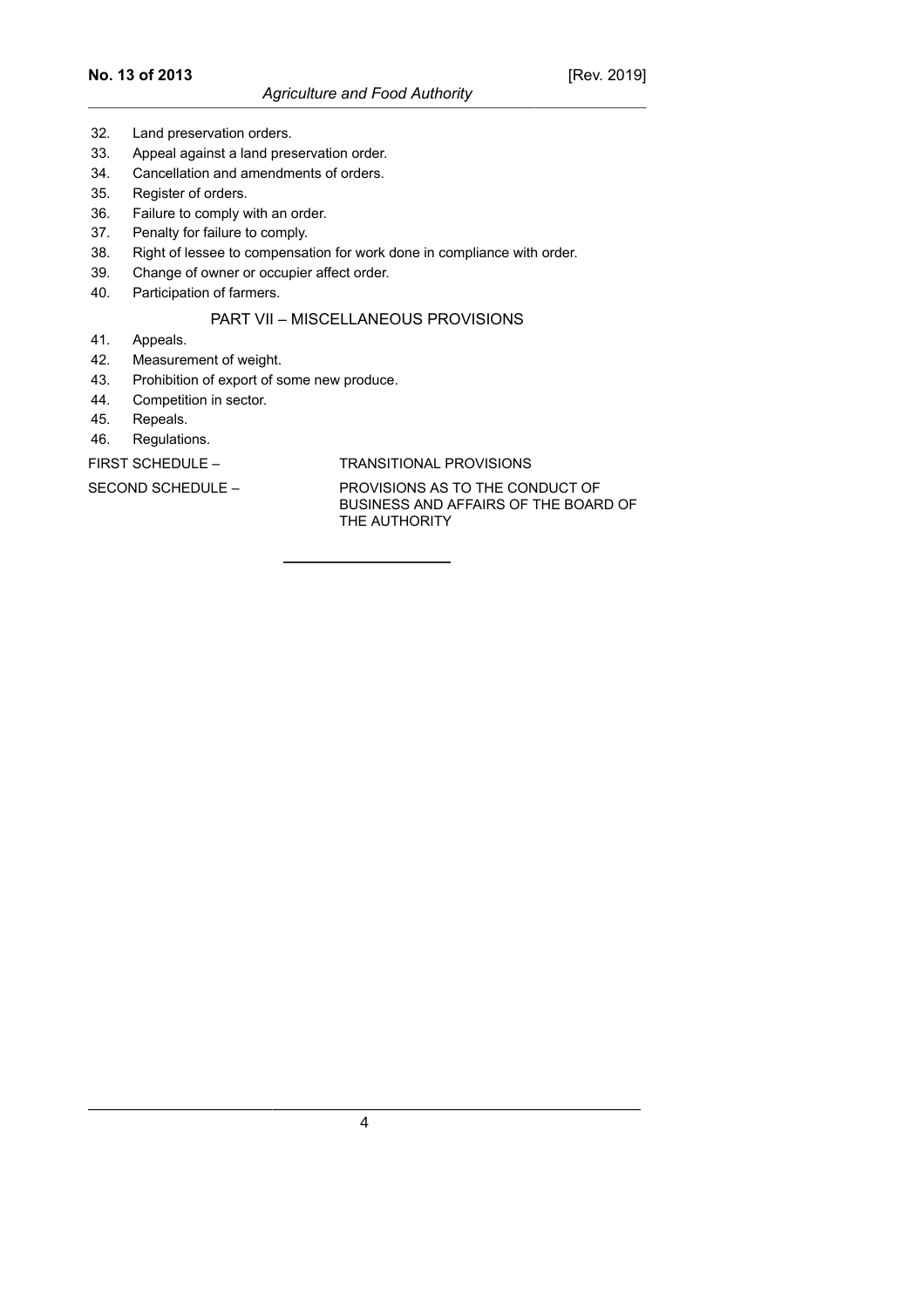## **NO. 13 OF 2013**

### **AGRICULTURE AND FOOD AUTHORITY ACT**

#### [*Date of assent: 14th January, 2013*.]

[*Date of commencement: 17th January, 2014 except for paragraphs 1(ix), 1(x) and 9 of the First Schedule*.]

**An Act of Parliament to provide for the consolidation of the laws on the regulation and promotion of agriculture generally, to provide for the establishment of the Agriculture and Food Authority, to make provision for the respective roles of the national and county governments in agriculture excluding livestock and related matters in furtherance of the relevant provisions of the Fourth Schedule to the Constitution and for connected purposes**

[Act No. 13 of 2013, Act No. 37 of 2013, L.N. 4/2014, Act No. 7 of 2016, Act No. 35 of 2016.]

#### PART I – PRELIMINARY

### **1. Short title and commencement**

This Act may be cited as the Agriculture and Food Authority Act, 2013 and shall come into operation on such a date as the Cabinet Secretary may, by notice in the *Gazette*, appoint not being more than twelve months after its publication and different dates may be appointed for different provisions.

[Act No. 37 of 2013, s. 2, Act No. 7 of 2016, Sch., Act No. 35 of 2016, Sch.]

### **2. Interpretation**

In this Act, unless the context otherwise requires—

**"agriculture"** means cultivation of land and the use of land for any purpose of husbandry and food production and includes—

- (a) cultivation of crops and horticultural practice within the meaning of the Crops Act;
- (b) *deleted by Act No. 7 of 2016, Sch., Act No. 35 of 2016, Sch.*;
- (c) the use of land, meadow land, market gardens or nursery grounds;
- (d) *deleted by Act No. 7 of 2016, Sch., Act No. 35 of 2016 Sch.*;
- (e) the use of land for agroforestry, when that use is ancillary to the use of land for other agricultural purposes;
- (f) transgenic and microbial formulations for use and application in agricultural systems; and **"agricultural"** shall be construed accordingly;

**"Authority"** means the Agriculture and Food Authority established by section 3;

**"Board"** means the Board of the Authority constituted pursuant to section 5;

**"Cabinet Secretary"** means the Cabinet Secretary for the time being responsible for matters relating to agriculture;

**"directorate"** means a directorate of the Authority established under section 11;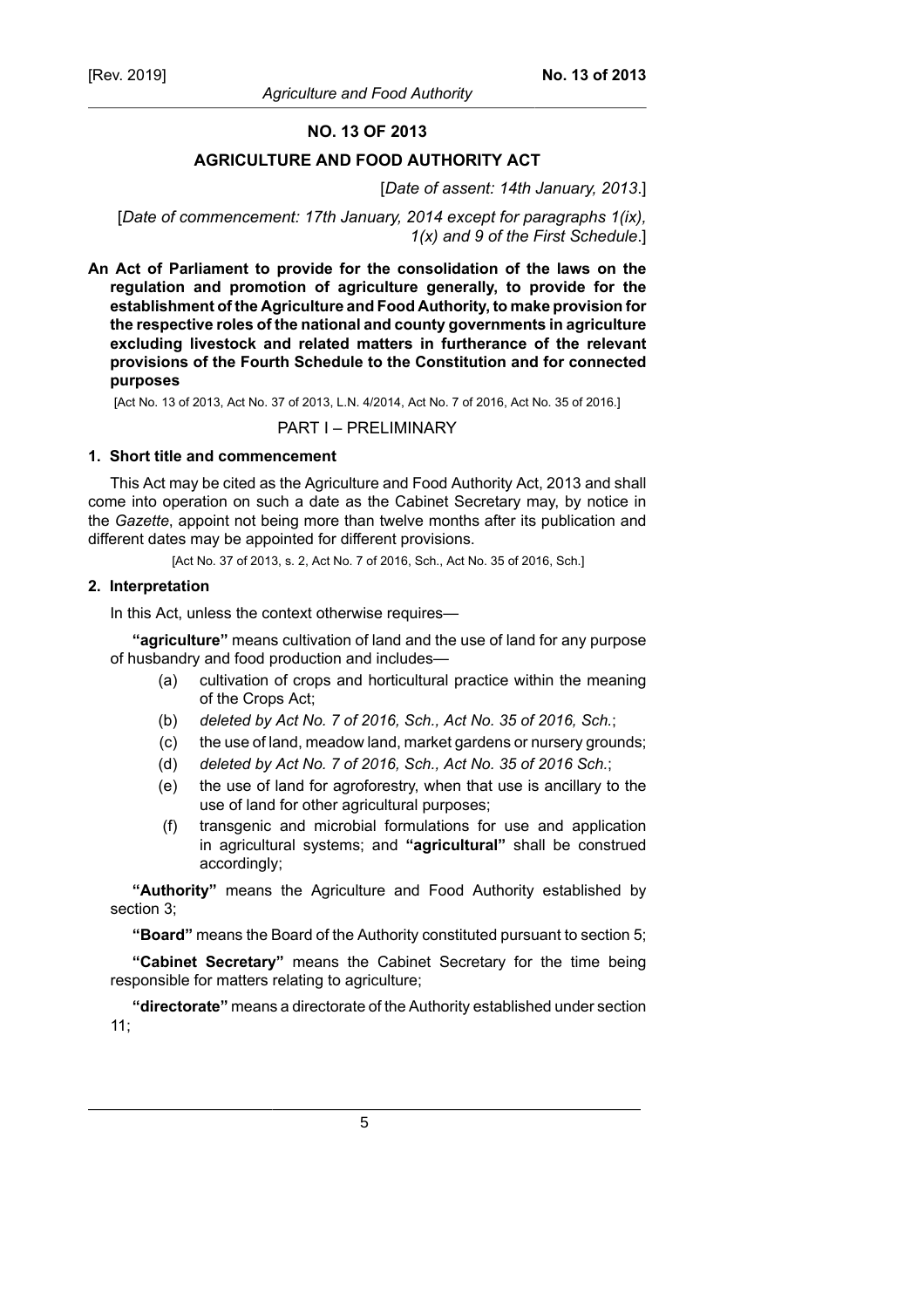**"manufacture"** means the processing of agricultural products and includes the packaging, labeling, distribution or importation of scheduled agricultural products for sale in Kenya;

**"person responsible"**, in relation to land, means—

- (a) the occupier of land, or, in the case of unoccupied land, the registered owner thereof; and
- (b) in the case of public lands over which grazing, occupation or other rights have been granted, the holder of those rights.

[Act No. 7 of 2016, Sch., Act No. 35 of 2016, Sch.]

### PART II – ESTABLISHMENT, FUNCTIONS AND POWERS OF THE AUTHORITY

### **3. Establishment of the Authority**

(1) There is established an authority to be known as the Agriculture and Food Authority.

(2) The Authority is a body corporate with perpetual succession and a common seal and shall, in its corporate name, be capable of—

- (a) taking, purchasing or otherwise acquiring, holding, charging or disposing of movable and immovable property;
- (b) borrowing money or making investments;
- (c) entering into contracts; and
- (d) doing or performing all other acts or things for the proper performance of its functions under this Act which may lawfully be done or performed by a body corporate.

(3) The Authority shall be the successor to the institutions established by the Acts repealed under section 41 existing immediately before the commencement of this Act, the Crops Act, respectively.

(4) Despite subsection (3), the Authority shall not be the successor of livestock based institutions existing immediately before this Act was enacted into law.

(5) The provisions of the First Schedule shall apply upon the commencement of this Act.

[Act No. 7 of 2016, Sch., Act No. 35 of 2016, Sch.]

## **4. Functions of the Authority**

The Authority shall, in consultation with the county governments, perform the following functions—

- (a) administer the Crops Act, in accordance with the provisions of these Acts;
- (b) promote best practices in, and regulate, the production, processing, marketing, grading, storage, collection, transportation and warehousing of agricultural products excluding livestock livestock products as may be provided for under the Crops Act;
- (c) collect and collate data, maintain a database on agricultural products excluding livestock products, documents and monitor agriculture through registration of players as provided for in the Crops Act;
- (d) be responsible for determining the research priorities in agriculture and to advise generally on research thereof;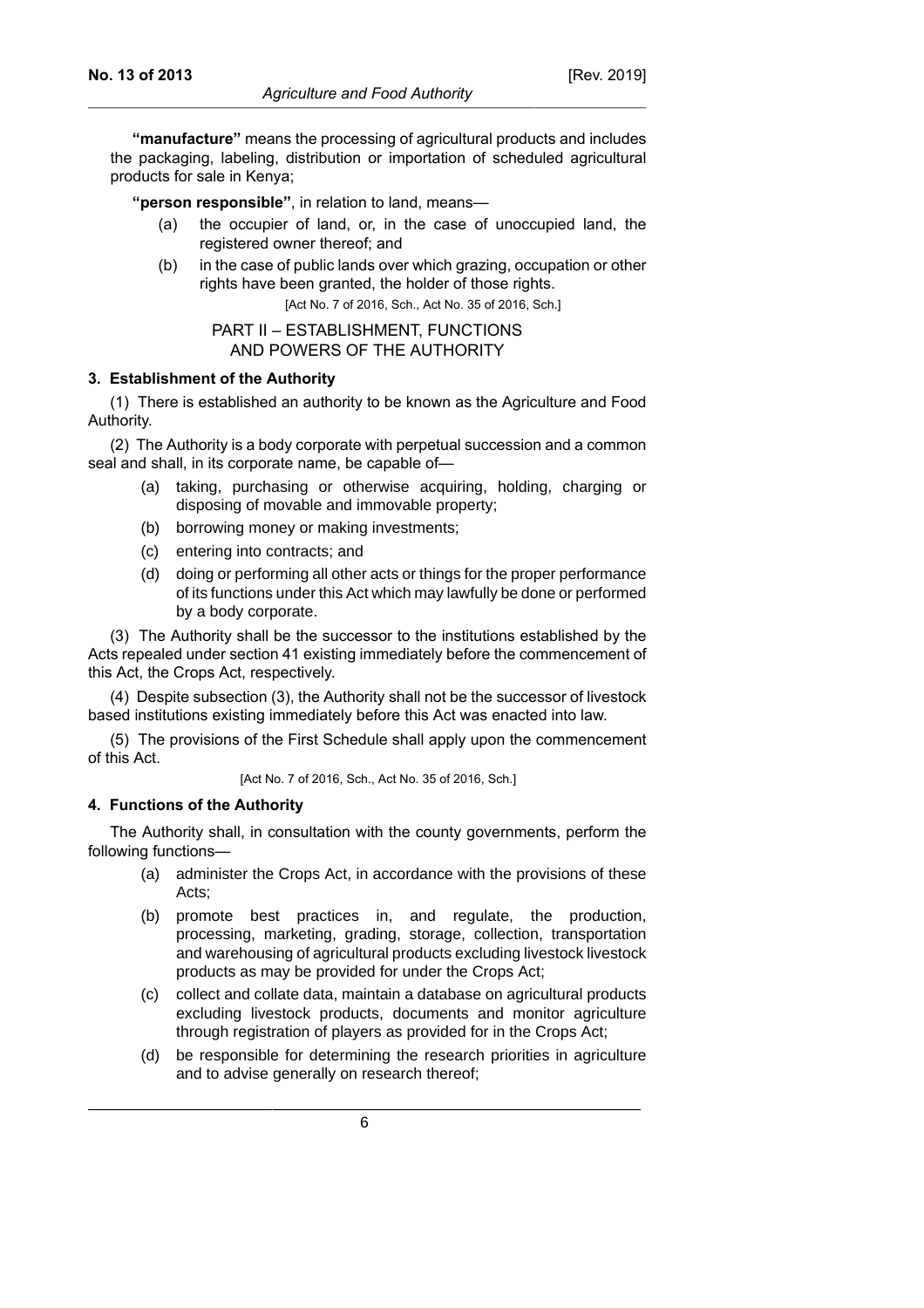## *Agriculture and Food Authority*

- (e) advise the national government and the county governments on agricultural levies for purposes of planning, enhancing harmony and equity in the sector;
- (f) carry out such other functions as may be assigned to it by this Act, the Crops Act, and any written law while respecting the roles of the two levels of governments.

[Act No. 7 of 2016, Sch., Act No 35 of 2016, Sch.]

## **5. Board of the Authority**

(1) The management of the Authority shall vest in a Board which shall consist of—

- (a) a non-executive chairman appointed by the President;
- (b) the Principal Secretary in the Ministry responsible for agriculture;
- (c) the Principal Secretary in the Ministry responsible for finance;
- (d) deleted by Act No. 7 of 2016, Sch.;
- (e) the Principal Secretary in the Ministry responsible for lands;
- (f) deleted by Act No. 7 of 2016, Sch.;
- (g) deleted by Act No. 7 of 2016, Sch.;
- (h) deleted by Act No. 7 of 2016, Sch.;
- (i) eight persons, being farmers representing farmer organizations in the major crop subsectors in Kenya appointed by the Cabinet Secretary in consultation with the Council of County Governors;
- (j) the Director General who shall be the secretary to the Board and chief executive officer of the Authority; and
- (k) deleted by Act No. 7 of 2016, Sch.
- (2) *Deleted by Act No. 7 of 2016, Sch.*
- (3) *Deleted by Act No. 7 of 2016, Sch.*

(4) A person appointed as a member of the Board under subsection (1)(a) shall—

- (a) be a person who—
	- (i) holds a degree from a university recognized in Kenya; and
	- (ii) has knowledge and experience in agriculture, finance, law, administration, human resource management or such other expertise as the appointing authority may consider relevant;
- (b) be appointed through a competitive recruitment process;
- (c) serve for a term of five years and shall be eligible for re-appointment once for a further term of five years.
- (5) A member of the Board, appointed under subsection  $(1)(a)(i)$  and  $(i)$ 
	- (a) shall be appointed through a competitive appointment process;
	- (b) may at any time resign from office by notice in writing to the Cabinet Secretary;
	- (c) may be removed from office if the member—
		- (i) has been absent from three consecutive meetings of the Board without the permission of the chairperson;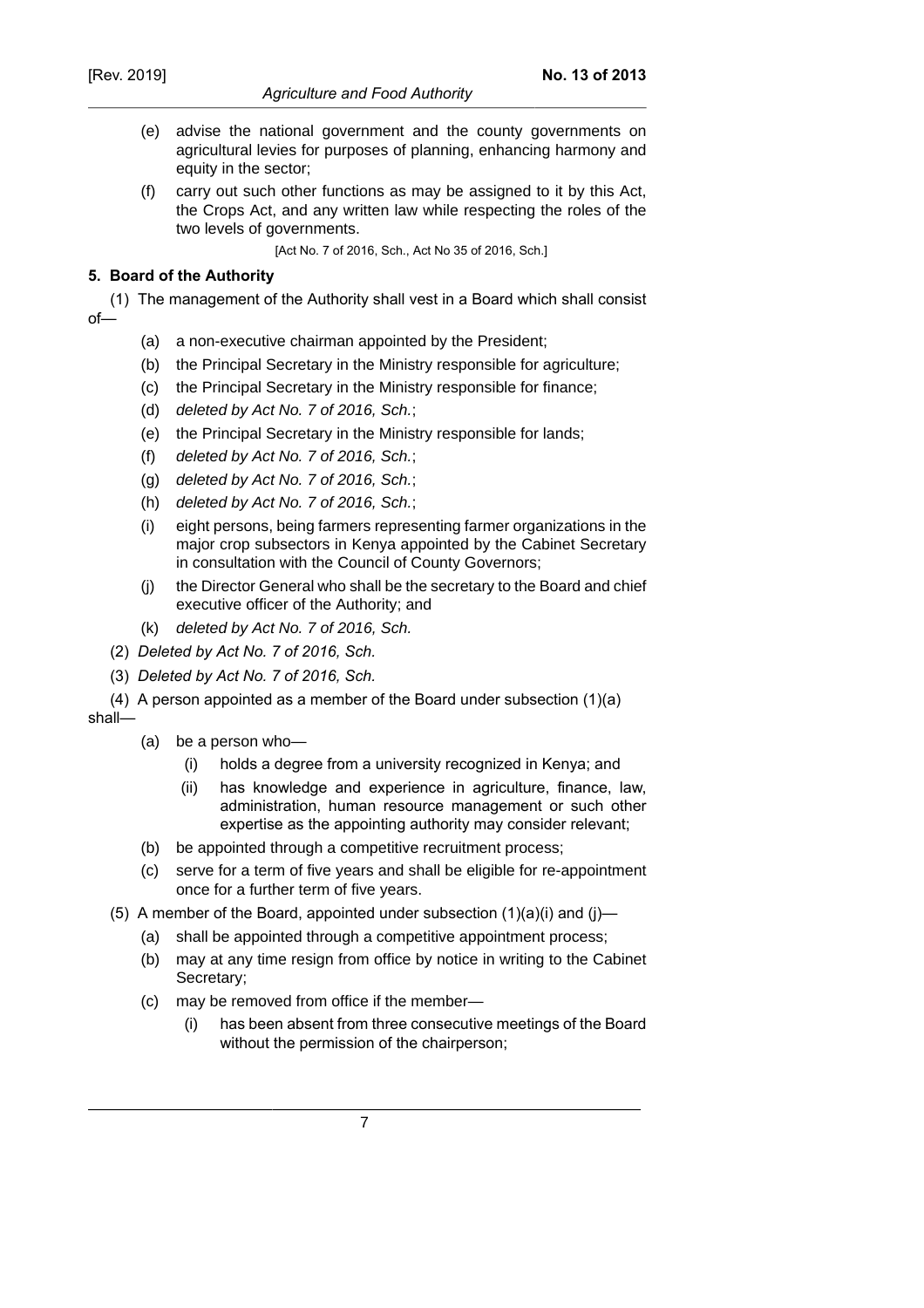- (ii) is adjudged bankrupt or enters into a composition scheme or arrangement with his or her creditors;
- (iii) is convicted of an offence involving dishonesty or fraud;
- (iv) otherwise fails to comply with the requirements of Chapter Six of the Constitution;
- (v) is convicted of a criminal offence and sentenced to imprisonment for a term exceeding six months or to a fine exceeding ten thousand shillings;
- (vi) is incapacitated by prolonged physical or mental illness or is deemed otherwise unfit to discharge his or her duties as a member of the Board.

[Act No. 7 of 2016, Sch.]

### **6. Powers of the Authority**

The Authority shall have all powers necessary for the proper performance of its functions under this Act and in particular, but without prejudice to the generality of the foregoing, the Authority shall have power to—

- (a) enter into contracts;
- (b) manage, control and administer its assets in such manner and for such purposes as best promote the purpose for which the Authority is established;
- (c) determine the provisions to be made for its capital and recurrent expenditure and for the reserves of the Authority;
- (d) receive any grants, gifts, donations or endowments and make legitimate disbursements therefrom;
- (e) enter into association with such other bodies or organizations within or outside Kenya as it may consider desirable or appropriate and in furtherance of the purposes for which the Authority is established;
- (f) open such bank accounts for its funds as may be necessary;
- (g) invest any funds of the Authority not immediately required for its purposes;
- (h) undertake any activity necessary for the fulfilment of any of its functions.

## **7. Conduct of business and affairs of the Authority**

(1) The conduct and regulation of the business and affairs of the Authority shall be as provided in the Second Schedule.

(2) Except as provided in the Second Schedule, the Authority may regulate its own procedure.

## **8. Delegation by the Authority**

The Authority may, either generally or in any particular case, delegate to any committee or to any member, officer, employee or agent of the Authority, the exercise of any of the powers or the performance of any of the functions or duties of the Authority under this Act or under any other written law.

## **9. Remuneration of members of the Board**

The remuneration payable to members of the Board shall be determined by the Salaries and Remuneration Commission.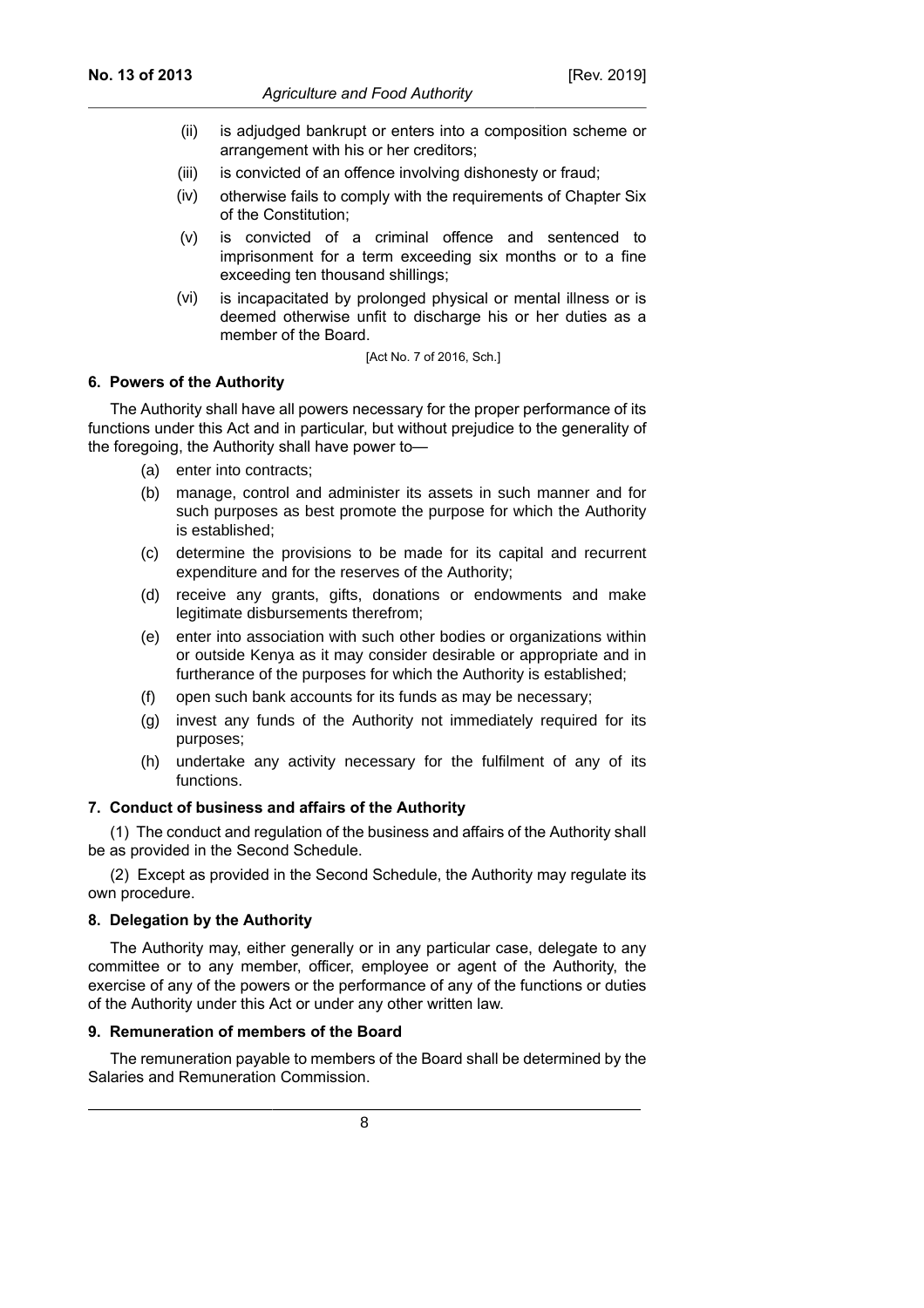(1) There shall be a Director General who shall be the Chief Executive Officer of the Authority to be recruited by the Board of the Authority through a competitive process.

(2) The appointment of the Director-General of the Authority under subsection (1) shall be done by the Cabinet Secretary.

(3) The Director General shall hold office for a period of not more than five years, on such terms and conditions of employment as the Board may determine, and shall be eligible for re-appointment for one further term.

(4) The Director General shall be an *ex officio* member of the Board but shall have no right to vote at any meeting of the Board.

(5) The Director General shall—

- (a) subject to the direction of the Board, be responsible for the day to day management of the Authority;
- (b) in consultation with the Board, be responsible for the direction of the affairs and transactions of the Authority, the exercise, discharge and performance of its objectives, functions and duties, and the general administration of the Authority;
- (c) be the secretary of the Board.

#### [Act No. 7 of 2016, Sch.]

## **11. Organization of the Secretariat of the Authority**

(1) The Authority shall organise its secretariat into such directorates as the Authority, with the approval of the Cabinet Secretary, may determine taking into account the functions of the Authority under this Act and any other Act of Parliament and shall include a directorate in food production.

(2) *Deleted by Act No. 7 of 2016, Sch., Act No. 35 of 2016, Sch.*

(3) Each directorate of the Authority shall have such autonomy as to enable it discharge its professional mandate and shall for purposes of enabling Kenya meet the relevant international obligations especially with respect to standards, each directorate shall be the recognized entity to represent Kenya in that behalf as the competent authority.

(4) Without prejudice to the general power of the Authority to establish directorates as contemplated under subsection (1), the Authority may establish directorates for each produce as may be necessary to enable the carrying out of any specialized activities with respect to the promotion or management of that agricultural product.

(5) *Deleted by Act No. 7 of 2016, Sch.*

[Act No. 7 of 2016, Sch., Act No 35 of 2016, Sch,]

## **12. Staff**

The Board may appoint such officers, agents and other staff as are necessary for the proper and efficient discharge of the functions of the Authority under this Act, upon such terms and conditions of service as the Board may determine.

## **13. The common seal of the Authority**

(1) The common seal of the Authority shall be kept in the custody of the Director-General or of such other person as the Board may direct, and shall not be used except upon the order of the Board.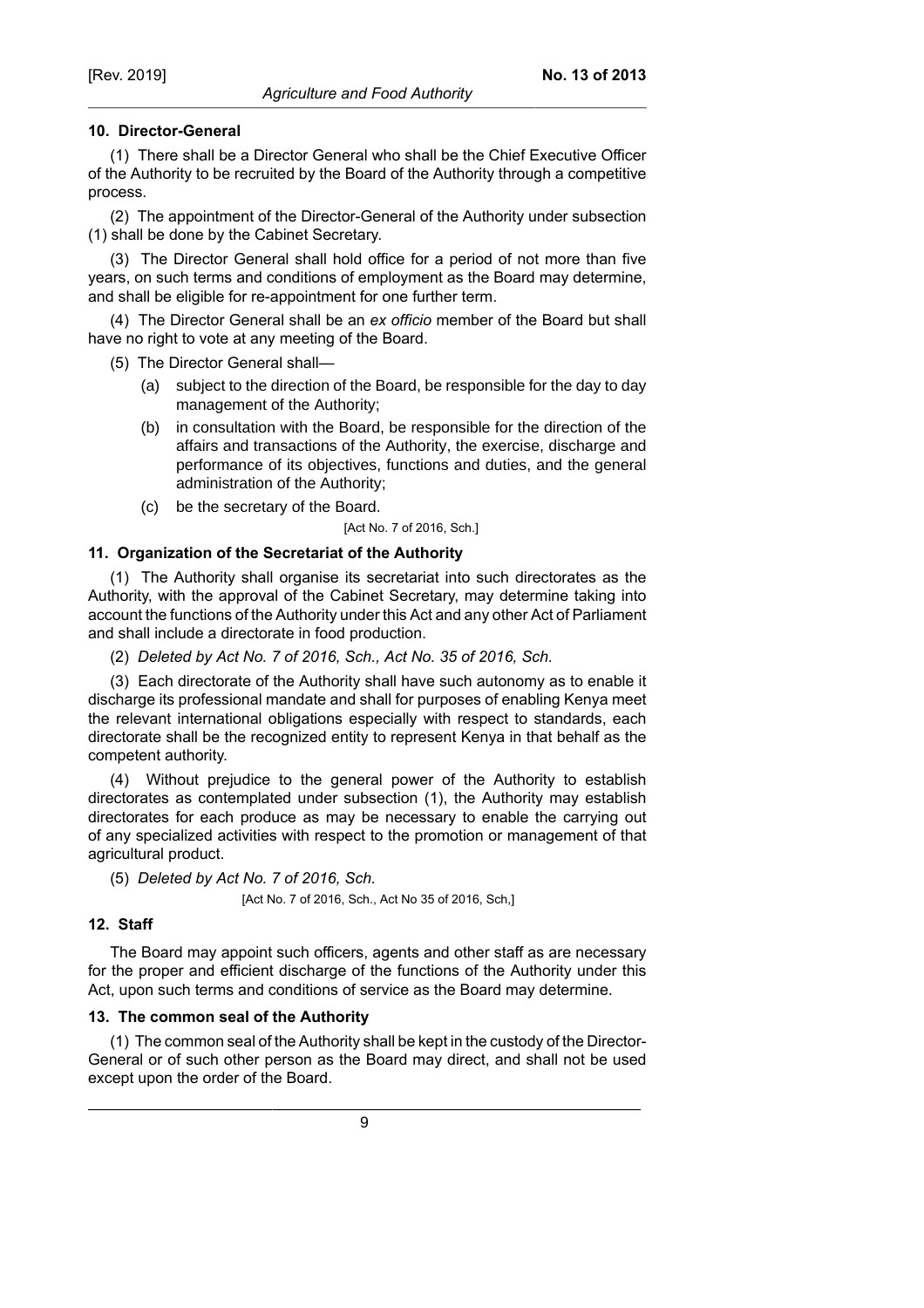[Rev. 2019]

authenticated, shall be judicially and officially noticed, and unless the contrary is proved, any necessary order or authorisation by the Board under this section shall be presumed to have been duly given.

(3) The common seal of the Authority shall be authenticated by the signature of the chairperson of the Board and the Director-General.

(4) The Board shall, in the absence of either the chairperson or the Director-General, in any particular matter, nominate one member of the Board to authenticate the seal of the Authority on behalf of either the chairperson or the Director-General.

### **14. Protection from personal liability**

(1) No matter or thing done by a member of the Board or by any officer, member of staff, or agent of the Authority shall, if the matter or thing is done *bona fide* for executing the functions, powers or duties of the Authority under this Act, render the member, officer, employee or agent or any person acting on their directions personally liable to any action, claim or demand whatsoever.

(2) Any expenses incurred by any person in any suit or prosecution brought against him or her in any court, in respect of any act which is done or purported to be done by him or her under the direction of the Board, shall, if the court holds that such act was done *bona fide,* be paid out of the funds of the Authority, unless such expenses are recovered by him or her in such suit or prosecution.

### **15. Liability for damages**

The provisions of section 14 shall not relieve the Authority of the liability to pay compensation or damages to any person for any injury to him or her, his or her property or any of his or her interests caused by the exercise of any power conferred by this Act or any other written law or by the failure, wholly or partially, of any works.

## PART III – FINANCES OF THE AUTHORITY

## **16. Funds of the Authority**

- (1) The funds and assets of the Authority shall consist of—
	- (a) such moneys as may be appropriated by Parliament for the purposes of the Authority;
	- (b) such gifts as may be given to the Authority;
	- (c) all moneys from any other lawful source provided, donated or lent to the Authority.

(2) Notwithstanding the provisions of subsection (1), all levies imposed under the Act on scheduled crops, shall be applied towards the sustenance, development, provision and for the benefit of the crop or sector in respect of which the levies are imposed.

(3) All levies imposed under the Act shall be collected and remitted to the respective directorate responsible for the crops appearing under the First Schedule of the Crops Act and if not remitted on or before the date prescribed by the notice, the amount due shall be a civil debt recoverable summarily by the Authority.

(4) A percentage of any levy imposed under the Act as shall be gazetted by the Cabinet Secretary and which shall not exceed twenty percent of the levy shall be remitted to the Board.

[Act No. 7 of 2016, Sch.]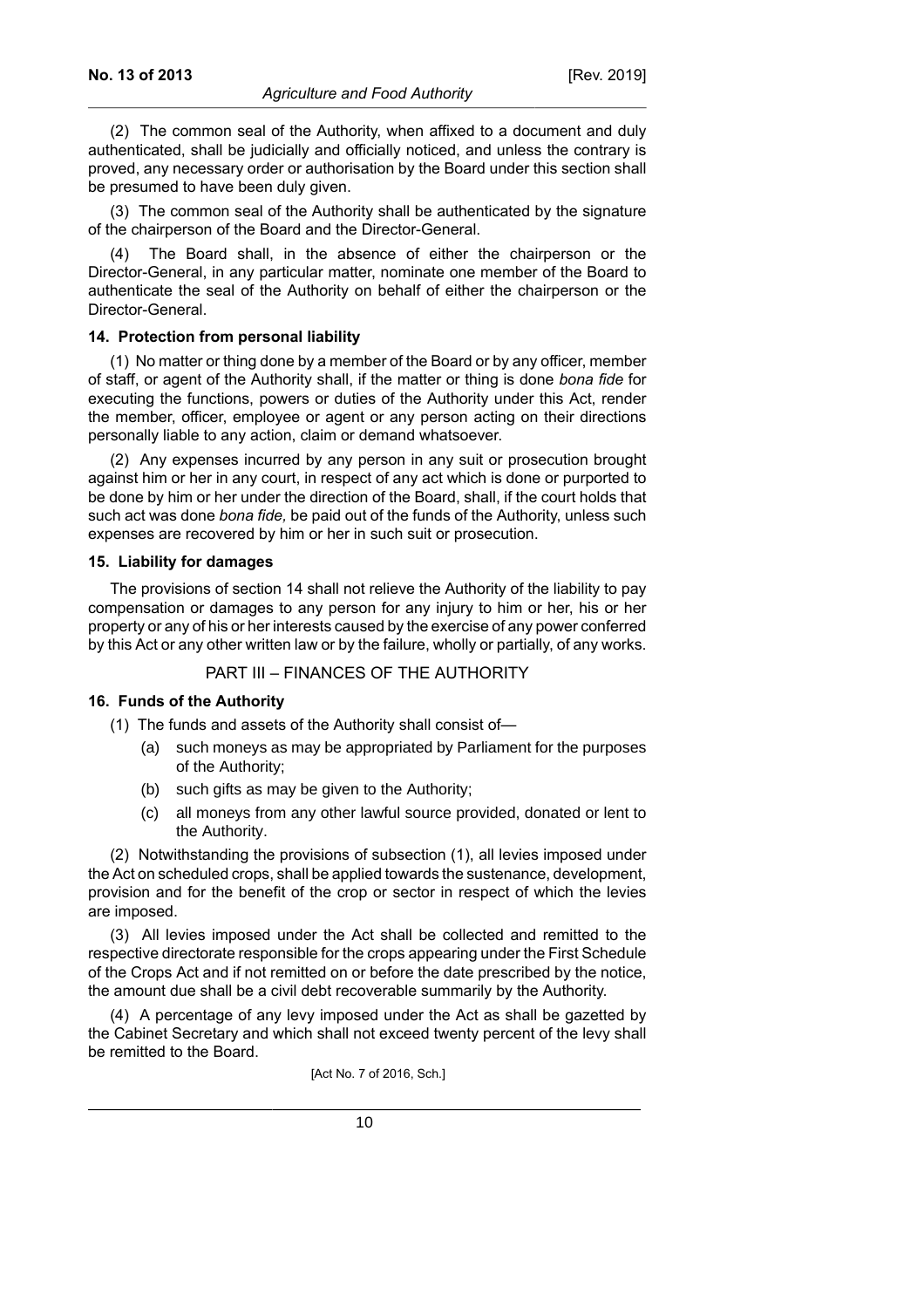## **17. Financial year**

The financial year of the Authority shall be the period of twelve months ending on the thirtieth June in each year.

## **18. Annual estimates**

(1) At least three months before the commencement of each financial year, the Authority shall cause to be prepared estimates of the revenue and expenditure of the Authority for that year.

(2) The annual estimates shall make provision for all estimated expenditure of the Authority for the financial year and in particular, the estimates shall provide for the—

- (a) payment of the salaries, allowances and other charges in respect of the staff of the Authority;
- (b) payment of allowances and other charges in respect of members of the Board;
- (c) payment of pensions, gratuities and other charges in respect of members of the Board and staff of the Authority;
- (d) proper maintenance of the buildings and grounds of the Authority;
- (e) maintenance, repair and replacement of the equipment and other property of the Authority; and
- (f) creation of such reserve funds to meet future or contingent liabilities in respect of retirement benefits, insurance or replacement of buildings or equipment, or in respect of such other matter as the Board may deem appropriate.

(3) The annual estimates shall be approved by the Board before the commencement of the financial year to which they relate and, once approved, the sum provided in the estimates shall be submitted to the Cabinet Secretary for approval.

(4) No expenditure shall be incurred for the purposes of the Authority except in accordance with the annual estimates approved under subsection (3), or in pursuance of an authorisation of the Board given with prior written approval of the Cabinet Secretary.

## **19. Accounts and audit**

(1) The Board shall cause to be kept proper books and records of accounts of the income, expenditure and assets of the Authority.

(2) Within a period of three months after the end of each financial year, the Board shall submit to the Auditor-General the accounts of the Authority together with—

- (a) a statement of the income and expenditure of the Authority during that year; and
- (b) a balance sheet of the Authority on the last day of that year.

(3) The accounts of the Authority shall be audited and reported upon in accordance with the provisions of the Public Audit Act, 2003 (No. 12 of 2003).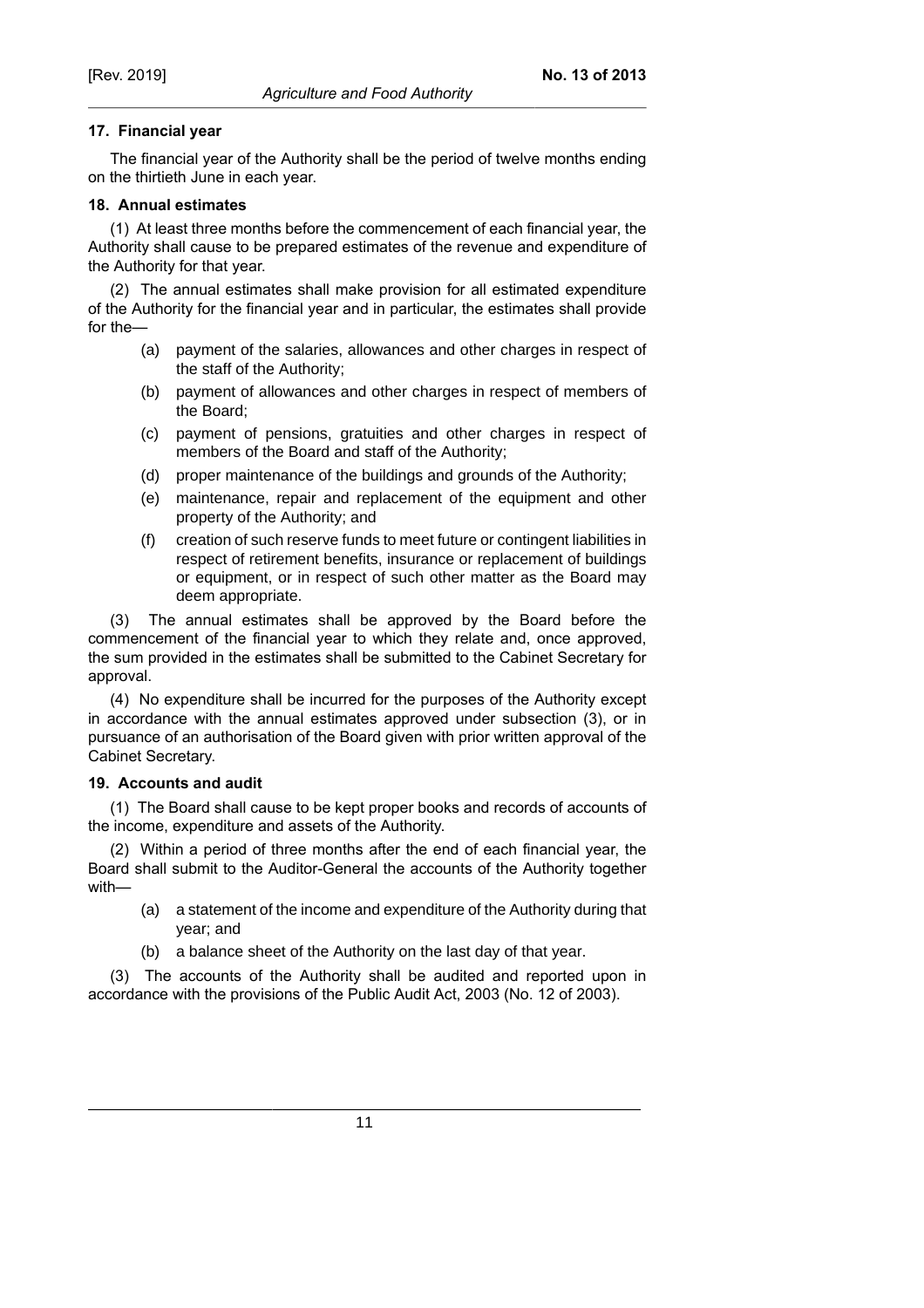### **20. Investment of funds**

(1) The Board may invest any of the funds of the Authority in securities in which, for the time being, trustees may by law invest trust funds, or in any other securities or banks which the Treasury may, from time to time, approve for that purpose.

(2) The Board may place on deposit, with such bank or banks as it may determine, any moneys not immediately required for the purpose of the Authority.

PART IV – POLICY GUIDELINES ON DEVELOPMENT, PRESERVATION AND UTILIZATION OF AGRICULTURAL LAND

### **21. Land development guidelines**

(1) The Cabinet Secretary shall, on the advice of the Authority, and in consultation with the National Land Commission, provide general guidelines, in this Act referred to as land development guidelines, applicable in respect of any category of agricultural land to the owners or the occupiers thereof.

(2) The land development guidelines contemplated under subsection (1) shall be implemented by the respective county governments taking into account the circumstances of the respective areas under their jurisdiction.

(3) The guidelines referred to in this section may require the adoption of such system of management or farming practice or other system in relation to land in question (including the execution of such work and the placing of such things in, on or over the land, from time to time) as may be necessary for the proper development of land for agricultural purposes.

[Act No. 7 of 2016, Sch., Act No. 35 of 2016, Sch.]

#### **22. Rules on preservation, utilization and development of agricultural land**

(1) The Cabinet Secretary shall, on the advice of the Authority, and in consultation with the National Land Commission, make general rules for the preservation, utilization and development of agricultural land either in Kenya generally or in any particular part thereof.

(2) Without prejudice to the generality of subsection (1), rules made thereunder may—

- (a) prescribe the manner in which owners (whether or not also occupiers) shall manage their land in accordance with rules of good estate management;
- (b) prescribe the manner in which occupiers shall farm their land in accordance with the rules of good husbandry:
- (c) advise on the control or prohibition of the cultivation of land or the keeping of stock or any particular kind of stock thereon;
- (d) advise on the kinds of crops which may be grown on land;
- (e) provide for controlling the erection of buildings and other works on agricultural land;
- (f) provide for such exemptions or conditional exemptions from the provisions thereof as may be desirable or necessary;
- (g) deleted by Act No. 7 of 2016, Sch., Act No. 35 of 2016, Sch.;
- (h) deleted by Act No. 7 of 2016, Sch., Act No. 35 of 2016, Sch.;
- (i) deleted by Act No. 7 of 2016, Sch., Act No. 35 of 2016, Sch.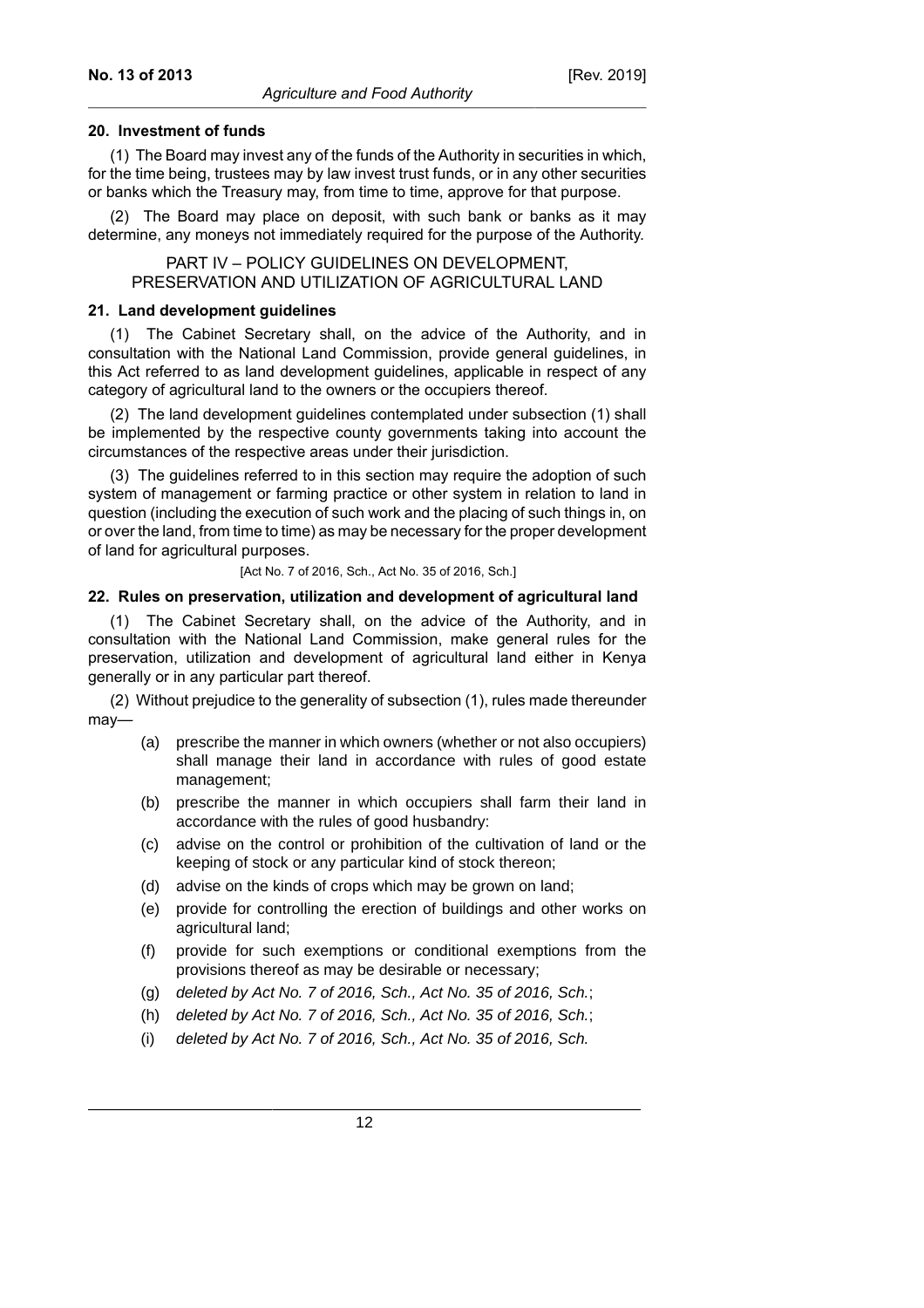(3) For the purposes of this section and of any rules made thereunder, and of any legislation of any county government—

- (a) an owner of agricultural land shall be deemed to fulfil his or her responsibilities to manage it in accordance with the rules of good estate management if, having regard to the character and situation of the land and other relevant circumstances, it enables an occupier of the land reasonably skilled in husbandry to maintain efficient production as respects both the kind of produce and the quality and quantity thereof;
- (b) the occupier of agricultural land shall be deemed to fulfil his or her responsibilities to farm it in accordance with the rules of good husbandry if the occupier is maintaining a reasonable standard of efficient production, as respects both the kind of produce and the quality and quantity thereof, while keeping the land in a condition to enable such a standard to be maintained in the future;
- (c) **"relevant circumstances"**, in relation to an owner or occupier, includes all circumstances affecting management or farming other than the personal circumstances of the owner or occupier.

[Act No. 7 of 2016, Sch., Act No. 35 of 2016, Sch.]

### **23. Land preservation guidelines**

(1) The Cabinet Secretary, on the advice of the Authority, and in consultation with the National Land Commission, for the purposes of the conservation of the soil, or the prevention of the adverse effects of soil erosion on, any land, may, prescribe national guidelines for any or all of the following matters—

- (a) prohibiting, regulating or controlling the undertaking of any agricultural activity including the firing, clearing or destruction of vegetation when such prohibiting, regulating or controlling is deemed by the Cabinet Secretary to be necessary for the protection of land against degradation, the protection of water catchment areas or otherwise, for the preservation of the soil and its fertility;
- (b) requiring, regulating or controlling—
	- (i) the afforestation or re-afforestation of land;
	- (ii) the drainage of land, including the construction, maintenance or repair of drains, gullies, contour banks, terraces and diversion ditches;
	- (iii) salination, acidification and saltification of soil;
- (c) requiring the uprooting or destruction, without payment of any compensation therefor, of any vegetation which has been planted in contravention of a land preservation order;
- (d) requiring the supervision of unoccupied land;
- (e) prohibiting, restricting or controlling the use of land for any agricultural purpose excluding livestock.
- (2) Any guidelines made under this section may provide for—
	- (a) such exemptions or conditional exemptions from the operation thereof as may be specified;
	- (b) the grant of permits or conditional permits of exemption from the operation thereof;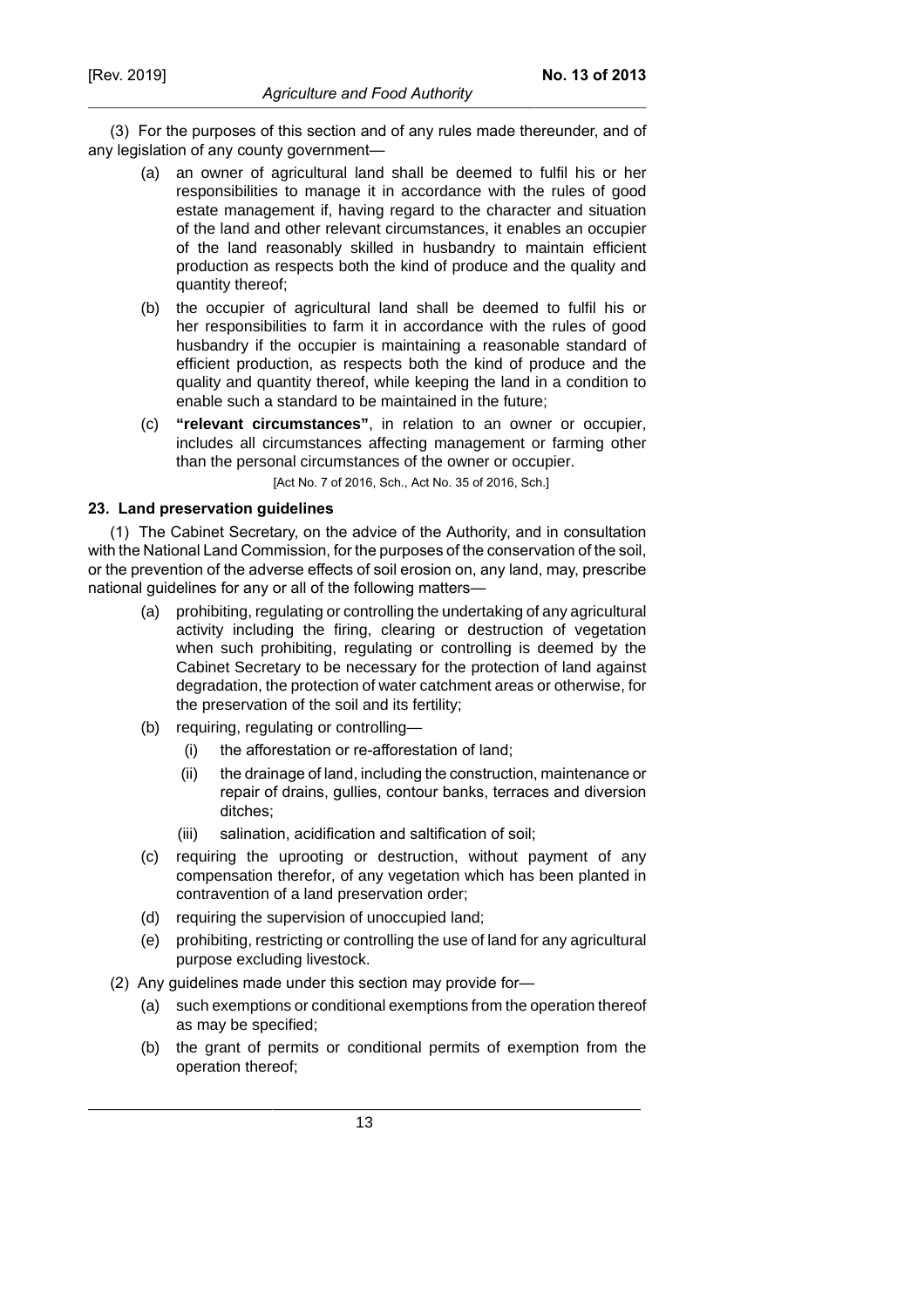- (c) its application to certain periods or seasons of the year;
- (d) restricting its application to specified persons or any class or description of person or to any area or areas;
- (e) requiring or prohibiting any act or thing to be done to or in respect of any land notwithstanding that the purpose of such rule or order or its carrying into effect is or will be to the benefit of any other land or land in the ownership or occupation of another person.

### PART V – PROVISIONS ON NOXIOUS AND INVASIVE WEEDS

### **24. Power to declare plant a noxious or invasive weed**

(1) The Cabinet Secretary may, on the advice of the Authority, by notice in the Gazette, declare a plant to be a noxious or invasive weed in any area which shall be specified in the notice, and which may consist either of the whole of Kenya or of one or more areas thereof.

(2) By establishment of the county government, the Cabinet Secretary shall seek advice contemplated in subsection (1) from the county executive committee member responsible for agriculture.

(3) The county government shall provide technical support for the eradication of noxious and invasive weeds as part of its constitutional functions for plant disease control.

### **25. Duty to report**

(1) A person having control or an interest over land within an area in which a plant has been declared a noxious or invasive weed in accordance with section 24 shall—

- (a) report forthwith to the county government the presence of any noxious or invasive weed thereon; and
- (b) clear the noxious or invasive weed, or cause it to be cleared from that land.

(2) A person who fails to comply with the provisions of this section commits an offence.

### **26. Power of county government officer to enter land**

(1) An officer of the county government authorized for that purpose may at all reasonable times enter upon land situated in an area in respect of which he or she is authorized for the purpose of ascertaining whether any noxious or invasive weed exists thereon.

(2) A person who obstructs or attempts to obstruct or hinder an officer of the county government in the exercise of his or her duties under this Act commits an offence.

## **27. Order by county government to clear land**

(1) If the officer of the county government finds upon land within a declared area any plant which has been declared to be a noxious or invasive weed under this Act, the county government may, by notice in writing to the person responsible for the land, require that person to clear the land of the noxious or invasive weed within a time to be specified in the notice.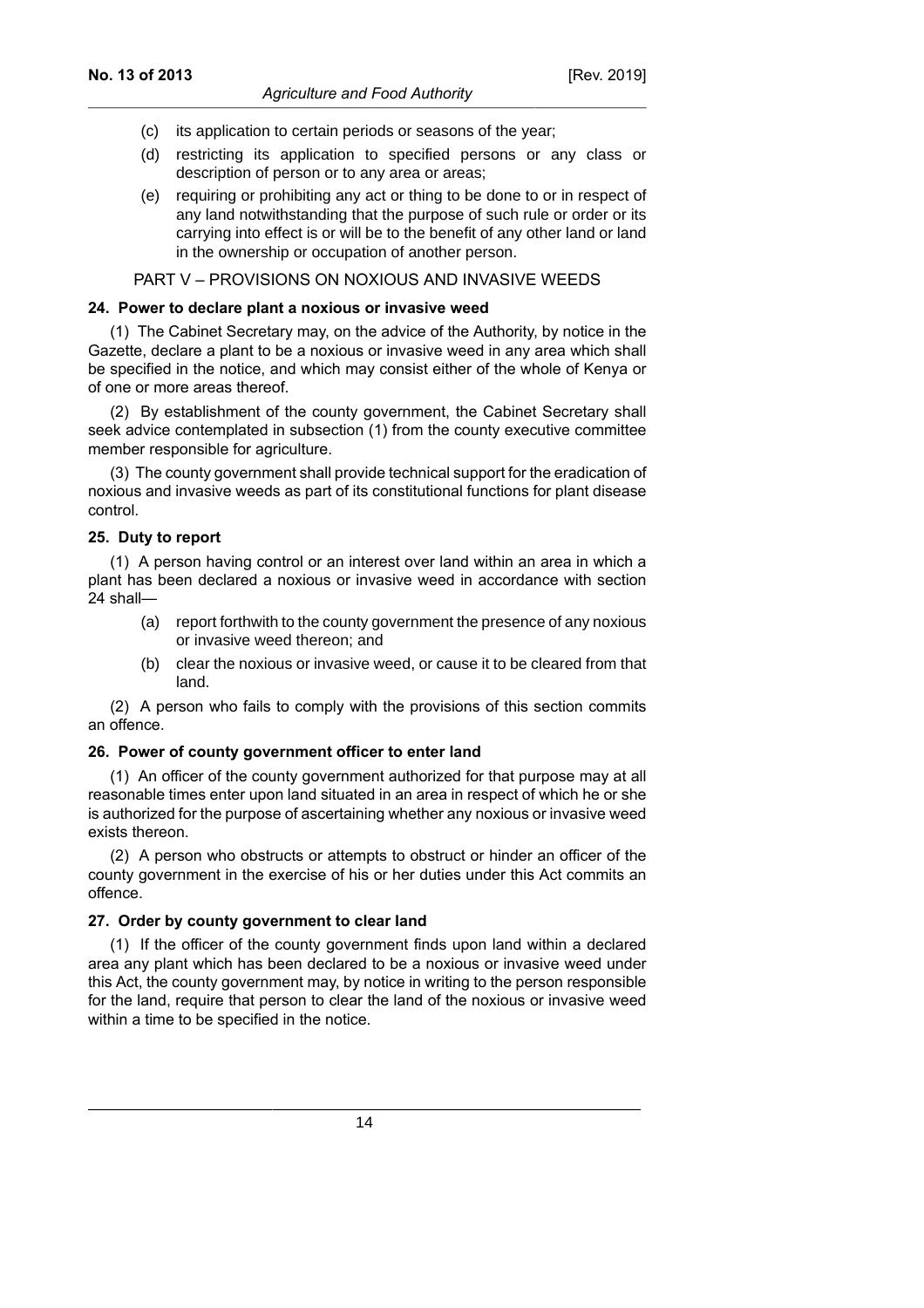(2) The notice referred to in subsection (1) shall state the particular noxious or invasive weed which has been found upon the land, and, as far as practicable, the portion or portions of the land on which the noxious or invasive weed has been found.

(3) A person who fails to comply with the provisions of a notice within the time specified therein commits an offence.

### **28. Eradication of weed by county government**

(1) If the person responsible fails to clear the land within the time specified in a notice under this Part, an officer of the county government may enter, with or without assistance, upon the land and eradicate or cause to be eradicated any noxious or invasive weed found thereon.

(2) Any expenses incurred in eradication shall be a civil debt recoverable summarily from the person responsible for the land.

(3) Nothing in this section shall relieve the person responsible of any penalty incurred under this Act in consequence of his or her failure to comply with the provisions of a notice under this Act.

(4) Where the noxious or invasive weed is of such a nature or proportion that it cannot be cleared by an individual or community, the government shall take steps, within six months, of such notice given by an individual to the government, to clear the noxious or invasive weed.

### PART VI – RESPONSIBILITY OF COUNTY GOVERNMENTS

#### **29. Respective roles of national and county governments**

(1) Each county government shall within its area of jurisdiction be responsible, for agricultural matters in accordance with Part 2 of Fourth Schedule to the Constitution.

(2) The national government shall, in accordance with Part 1 of section 29 of the Fourth Schedule to the Constitution, be responsible for agricultural policy and for assisting the county governments on agricultural matters.

(3) Each county government shall, for purposes of ensuring uniformity and national standards in the agricultural sector, through its legislation and administrative action, implement and act in accordance with the national policy guidelines issued by the Cabinet Secretary on the advice of the authority under this Act.

(4) Any action required under this Act to be done by the county government shall be deemed to have been done if done by an officer of the county government authorised by that government in that behalf.

#### **30. Penalty for non-compliance with order**

A person who contravenes or fails to comply with the terms of a land development order commits an offence and shall be liable, on conviction, to a fine not exceeding one hundred thousand shillings or to imprisonment for a term not exceeding three years, or both, and in the case of a continuing offence to a fine not exceeding fifty thousand shillings for every day of which the offence continues.

### **31. Register of land development orders**

(1) Each county government shall cause a register to be kept containing the names and addresses of all persons upon whom land development orders are served and containing also copies of the orders, and, where any order does not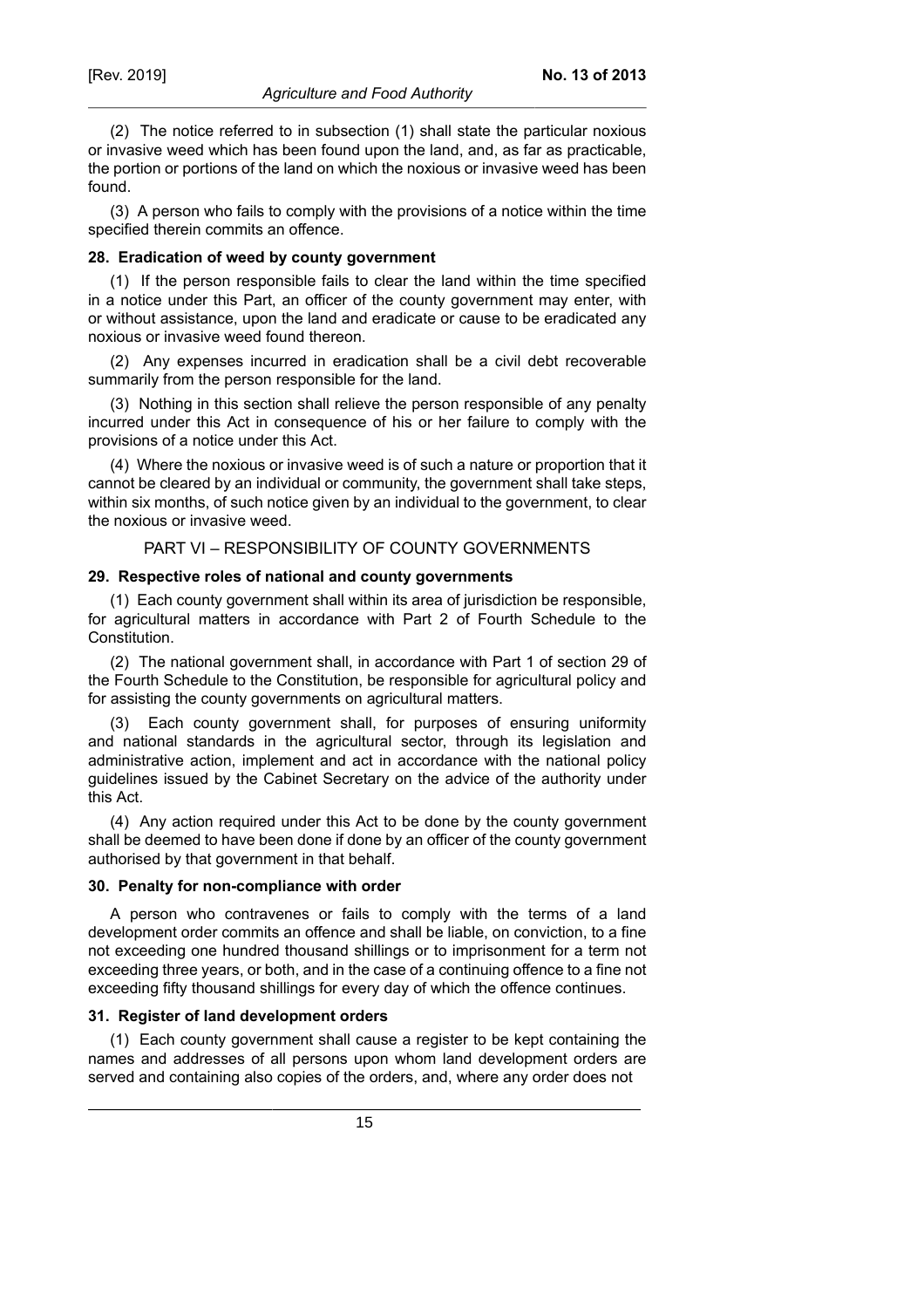contain them, particulars of the survey or land reference number of the land to which each order relates.

(2) Upon any land development order being fully complied with, or being varied or cancelled under any of the powers conferred by this Act, an appropriate entry recording compliance, variation or cancellation shall be made in the register.

(3) The register shall at all reasonable times be open to inspection by any person upon payment of the prescribed fee, and any person inspecting the register may take copies of or extracts from any entry therein.

(4) Any person may, on payment of the prescribed fee, obtain a copy of or extract from any entry in the register.

(5) Upon a land development order, or any cancellation or variation of such an order, coming into effect, the county government shall cause a notification thereof, and of the survey, land reference or title number of the land affected, to be given to the Registrar of Titles, who shall, without fee, enter against the title of the land in the appropriate register of titles a memorandum or note of the making, cancellation or variation of the order.

(6) Every land development order shall be deemed to be an encumbrance on the land to which the order relates.

#### **32. Land preservation orders**

A county government may make a land preservation order against the owner or occupier of land, or against both the owner and occupier either at the same time or at different times.

### **33. Appeal against a land preservation order**

A person aggrieved by the making of a land preservation order may appeal to the court established under Article 162(2)(b) of the Constitution in the prescribed manner within thirty days of the issue of the order and upon an appeal the court may confirm, vary or cancel the order.

#### **34. Cancellation and amendments of orders**

(1) The county government may, by order, cancel any land preservation order, or exempt the person on whom any such order has been served from complying with any of the terms of the order, or extend the period within which any of the terms of the order is to be complied with.

(2) Whenever the county government exercises the powers conferred by subsection (1), it shall cause a notice to be served on the person concerned specifying the manner in which those powers have been exercised, and the order in respect of which those powers have been exercised shall thereupon be deemed to be cancelled or amended accordingly.

### **35. Register of orders**

(1) The county government shall cause a register to be kept containing the names and addresses of all persons upon whom land preservation orders are served and containing copies of those orders, and, where any order does not contain them, particulars of the survey or land reference number of the land to which each order relates.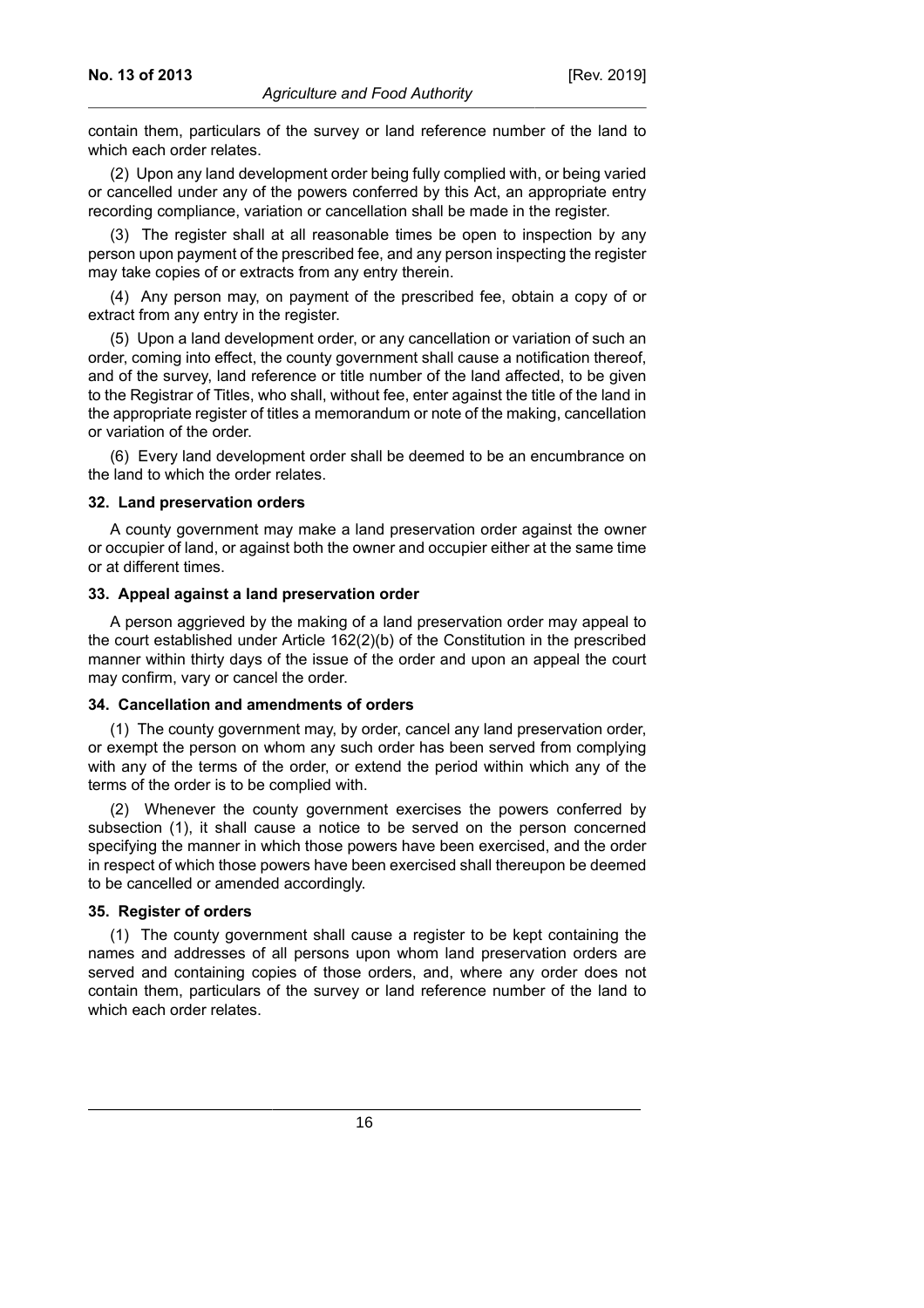**No. 13 of 2013**

(2) Upon any land preservation order being fully complied with, or being varied or cancelled under any of the powers conferred by this Act, an appropriate entry recording compliance, variation or cancellation shall be made in the register.

(3) The register shall at all reasonable times be open to inspection by any person upon payment of a prescribed fee, and any person inspecting the register may take copies of or extracts from any entry therein.

(4) A person may, on payment of the prescribed fee, obtain a copy of or extract from any entry in the register.

(5) Upon a land preservation order, or any cancellation or variation of such an order, coming into effect, the county government shall cause a notification, and of the survey, land reference or title number of the land affected, to be given to the Registrar of Titles, who shall, without fee, enter against the title of the land in the appropriate register of titles a memorandum or note of the making, cancellation or variation of the order.

(6) Every land preservation order shall be deemed to be an encumbrance on the land to which the order relates for the purposes of the Lands Act (Cap. 280).

#### **36. Failure to comply with an order**

(1) Where an owner or occupier against whom a land preservation order is made refuses or fails to comply with the terms of the order, the county government may authorize another person or body of persons, to enter upon the land to which the order relates and to carry out such works on or to place such things in, on or over the land as are required to be done by the order or which are otherwise necessary to comply with, and any person who obstructs the execution of any such works, or any part thereof, or the placing of any such things in, on or over the land commits an offence.

(2) The expenses incurred in or about the exercise of the powers conferred by subsection (1) shall be a debt due to the Government from the owner or occupier of the land affected, as the county government may determine, or from the owner and occupier of the land affected in such proportions as the county government may determine.

(3) So long as any debt under subsection (2) remains due, interest at such rate as may be prescribed by the county government in consultation with the Cabinet Secretary for the time being responsible for finance shall be payable as from the date upon which the expenses were incurred.

#### **37. Penalty for failure to comply**

A person who contravenes or fails to comply with the terms of any land preservation order duly served upon him or her commits an offence and shall be liable, on conviction, to a fine not exceeding two hundred thousand shillings or imprisonment for a term not exceeding one year or both, and in addition, in the case of a continuing offence, to a fine not exceeding one hundred shillings for each day on which the offence continues.

### **38. Right of lessee to compensation for work done in compliance with order**

(1) Subject to the terms of the lease, where a lessee of any land has incurred expenditure on the land in complying with the terms of any land preservation order, he or she shall be entitled, at the termination of his or her lease, to obtain from the lessor, as compensation for that expenditure, such sum as fairly represents the residuary value of the expenditure by the lessor.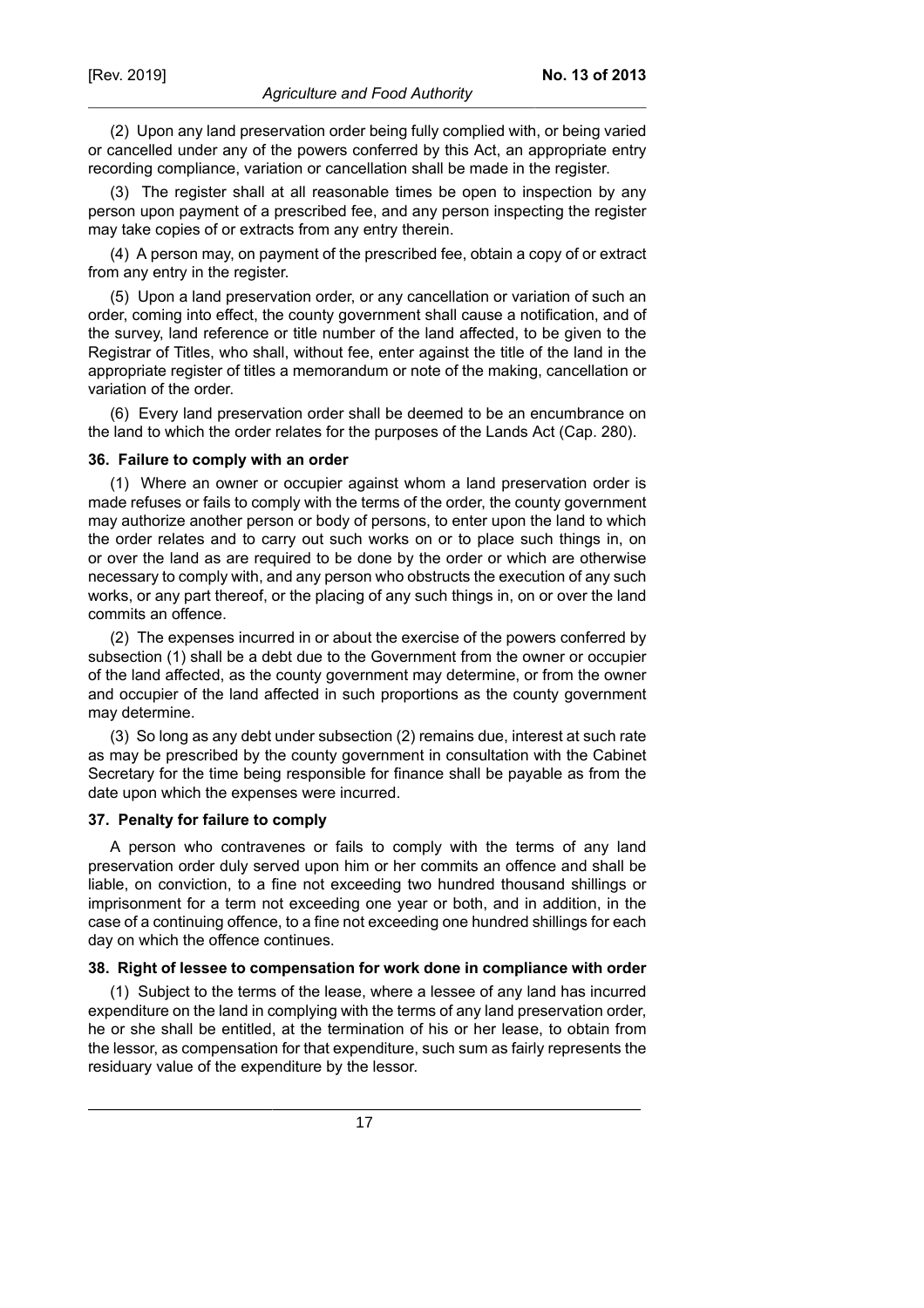(2) No claim for compensation under this section shall be enforceable unless before the expiration of two months after the termination of the lease the lessee has served notice in writing on the lessor of his or her intention to make the claim, and a notice under this subsection shall specify the nature of the claim and particulars of the expenditure incurred by the lessee.

(3) The lessor and the lessee may, within the period of four months after the termination of the lease, by agreement in writing, settle a claim under this section, and the county government may, upon the application of the lessor or lessee made within that period, extend that period by three months.

(4) Where, on the expiration of the period and any extension thereof made under subsection (3), a claim has not been settled, it shall cease to be enforceable unless before the expiration of one month from the end of the period and any extension, or within such longer time as the county government may in special circumstances allow, an arbitrator has been appointed by agreement between the lessor and the lessee under the provisions of this Act in that behalf or an application for the appointment of an arbitrator under those provisions has been made by the lessor or the lessee.

(5) Where a lessee lawfully remains in occupation of part of the land in respect of which expenditure referred to in subsection (1) was incurred after the termination of a lease, references in this section to the termination thereof shall, in the case of a claim relating to that part of the land, be construed as references to the termination of the occupation.

(6) A claim for compensation under this section shall, in default of agreement, be determined by the arbitration of a single arbitrator, and the provisions of the Arbitration Act, 1995, (No. 4 of 1995) shall apply to the arbitration.

(7) In this section, **"lessor"** includes a landlord and a licensor, **"lessee"** includes a tenant and a licensee and **"lease"** includes a tenancy and a licence.

### **39. Change of owner or occupier affect order**

Where a land preservation order is in force in respect of any land, any disposition (including a testamentary disposition), devolution or transmission of the land to which the order relates shall not affect the continued operation of the order, and accordingly the order shall remain in force and be binding on the new owner or occupier as if it had been made so as to relate to the new owner or occupier as well as to the former owner or occupier.

### **40. Participation of farmers**

(1) For purposes of ensuring effective participation of farmers in the governance of the agricultural sector in Kenya, there shall be close consultation with all registered stakeholder organisations in the development of policies or regulations and before the making of any major decision that has effect on the agricultural sector.

(2) The Cabinet Secretary shall make rules—

(a) to ensure that any agreements, including any agreement with regard to contributions by farmers to their organizations, entered into between the farmers and the farmers' organizations to which such farmers belong shall be respected by any third parties; and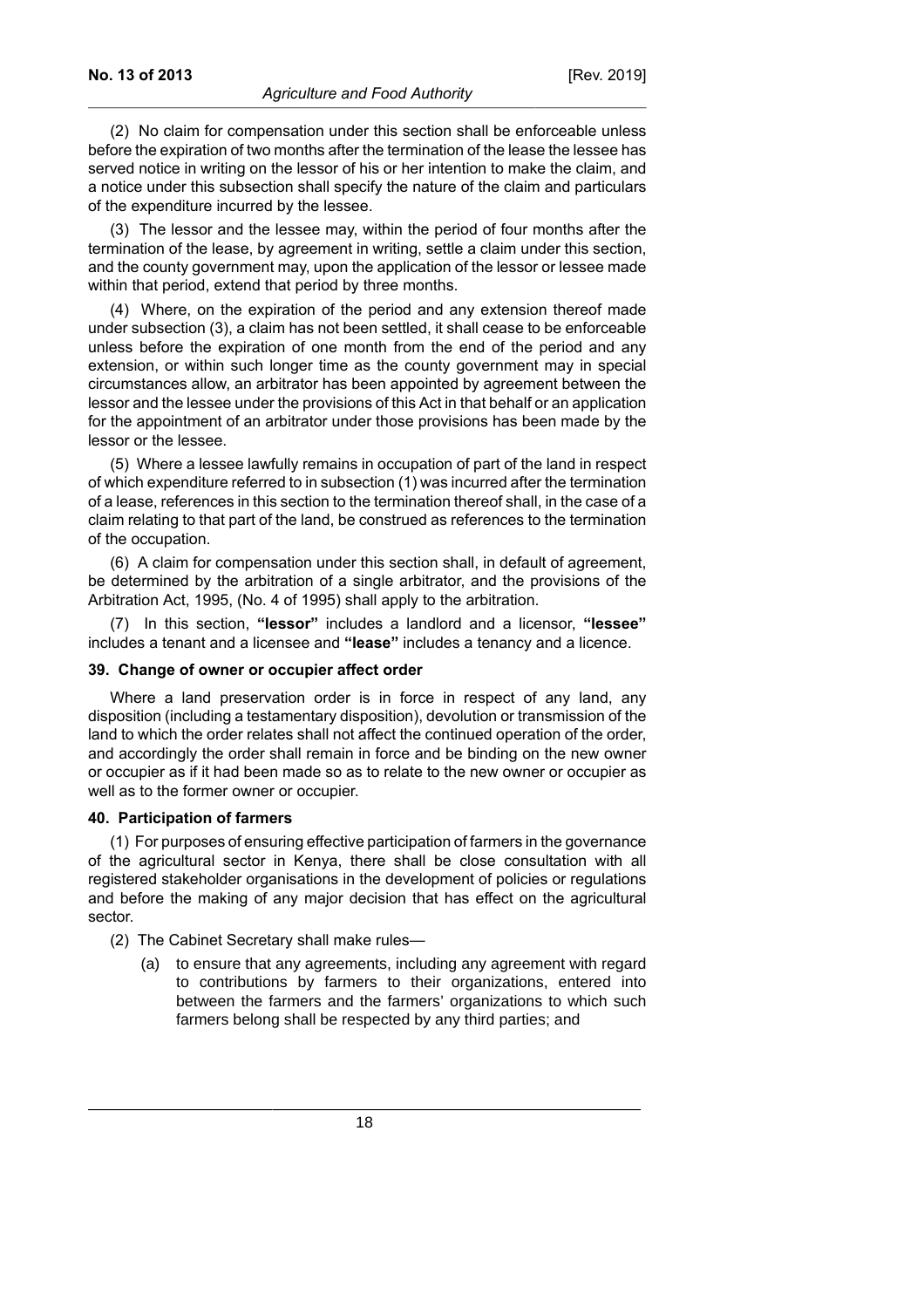### *Agriculture and Food Authority*

(b) to provide the procedures for internal democracy in the farmers' organizations.

[Act No. 7 of 2016, Sch.]

### PART VII – MISCELLANEOUS PROVISIONS

### **41. Appeals**

A person aggrieved by the making of a decision made under this Act by the Authority may appeal to the court established under Article 162(2)(b) of the Constitution.

## **42. Measurement of weight**

The unit of measurement of all crop produce or products subject to regulations made under this Act by the Authority shall be as prescribed for each crop produce or product by the Cabinet Secretary by notice in the Gazette subject to any other law or regulations made under this Act and taking into account international standards.

[Act No. 7 of 2016, Sch.]

### **43. Prohibition of export of some new produce**

A person shall not export raw cashewnuts, pyrethrum, bixa, macadamia or any other agricultural product as may be prescribed, except with the written authority of the Cabinet Secretary.

[Act No. 7 of 2016, Sch.]

## **44. Competition in the sector**

In the discharge of its functions under this Act or any other written law, the Authority shall ensure that there are no dominant undertakings in the sector as defined in section 23 of the Competition Act, 2010 (No. 12 of 2010).

### **45. Repeals**

The following Acts are repealed—

- (a) Agriculture Act (Cap. 318);
- (b) Suppression of Noxious Weeds Act (Cap. 325);
- (c) Grass Fires Act (Cap. 327).

### **46. Regulations**

The Cabinet Secretary may, on the advice of the Authority, make regulations generally for the better carrying out of the purposes and provisions of this Act, and without prejudice to the generality of the foregoing, may make regulations—

- (a) prescribing fees or charges for services rendered under this Act by the Board or its officers, servants or agents;
- (b) regulating and monitoring the entire value chain in the agricultural sector;
- (c) authorizing the examination and inspection of books and documents relating to the production, manufacture, distribution or sale of any produce; and
- (d) requiring the giving of agriculture related information, records to be kept, returns and estimates to be furnished to the Authority relating to the industry.

————————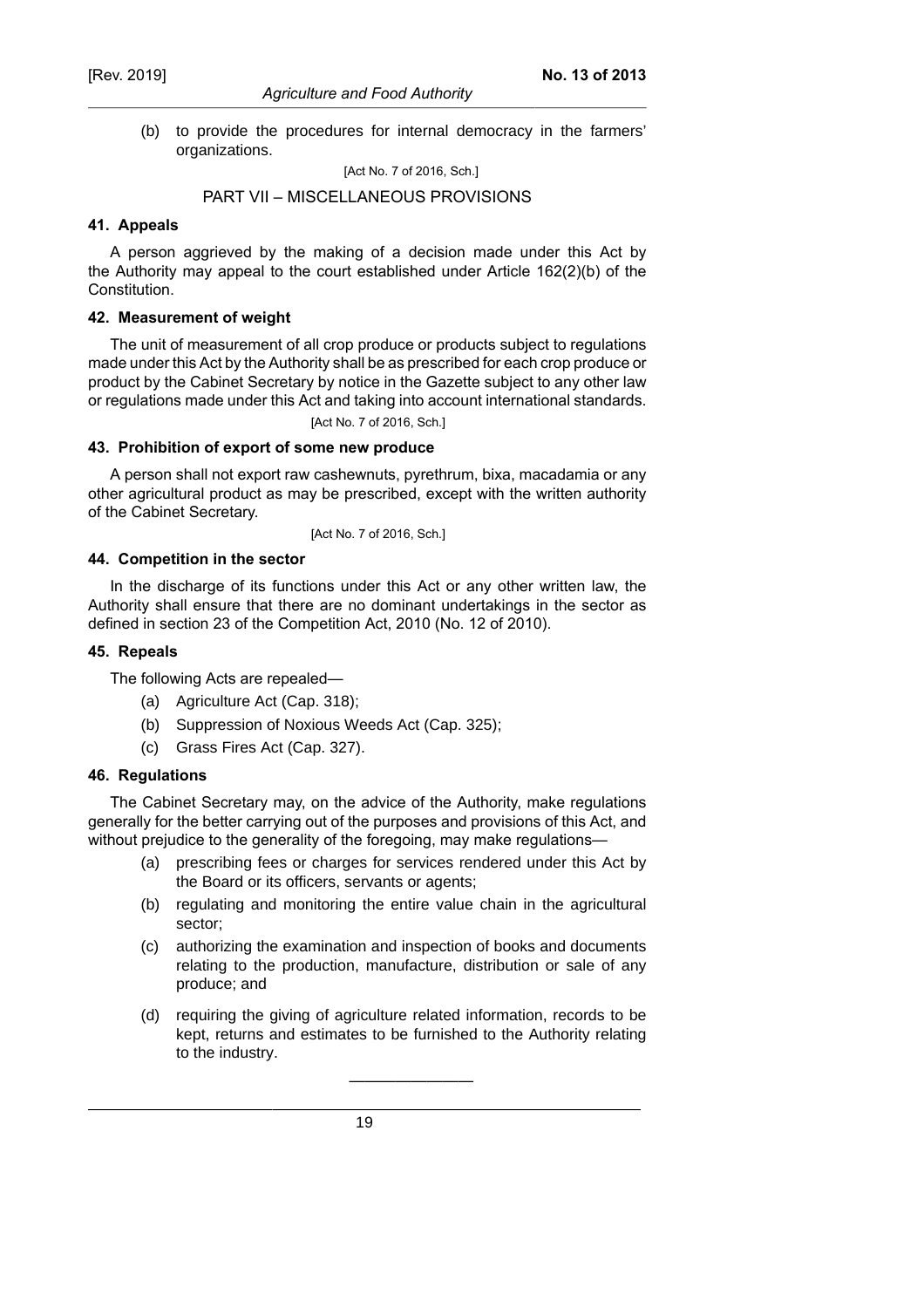## FIRST SCHEDULE

[Section 3(4), Act No. 7 of 2016, Sch.]

### TRANSITIONAL PROVISIONS

### **1. Interpretation**

In this Schedule—

**"appointed day"** means the day on which this Act comes into force;

**"assets"** include all property movable or immovable and all estates, easements and rights whether equitable or legal in, over or out of property, choses-in-action, money or goodwill of the former institutions whether situated in Kenya or elsewhere;

**"former institution"** means any institution established by a repealed Act, or a revoked legal notice, existing immediately before the appointed day and includes—

- (i) the Coconut Development Authority;
- (ii) the Kenya Sugar Board;
- (iii) the Tea Board of Kenya;
- (iv) the Coffee Board of Kenya;
- (v) the Horticultural Crops Development Authority;
- (vi) the Pyrethrum Regulatory Authority;
- (vii) the Cotton Development Authority;
- (viii) the Sisal Board of Kenya;
- (ix) *deleted by Act No. 7 of 2016, Sch.*;
- (x) *deleted by Act No. 7 of 2016, Sch.*;

**"liabilities"** means liabilities, debts, charges, duties and obligations of every description, whether present or future, actual or contingent, and whether to be observed or performed in Kenya or elsewhere;

**"revoked legal notice"** means a legal notice revoked under paragraph 2 of this Schedule;

**"rights"** means all rights, powers, privileges and immunities whether actual, contingent or prospective, whether observed or performed in Kenya or elsewhere;

**"successor company"** means a company incorporated pursuant to paragraph 3.

### **2. Cabinet Secretary to review and revoke certain legal notices**

The Cabinet Secretary shall review all legal notices establishing any former institution whose functions, by virtue of this Act, falls to be performed by the Authority and such legal notices shall be revoked by the respective authority with powers to revoke such legal notice in order to enable the transfer of the functions, assets, liabilities of former institutions to the Authority or successor companies, as contemplated under this Act.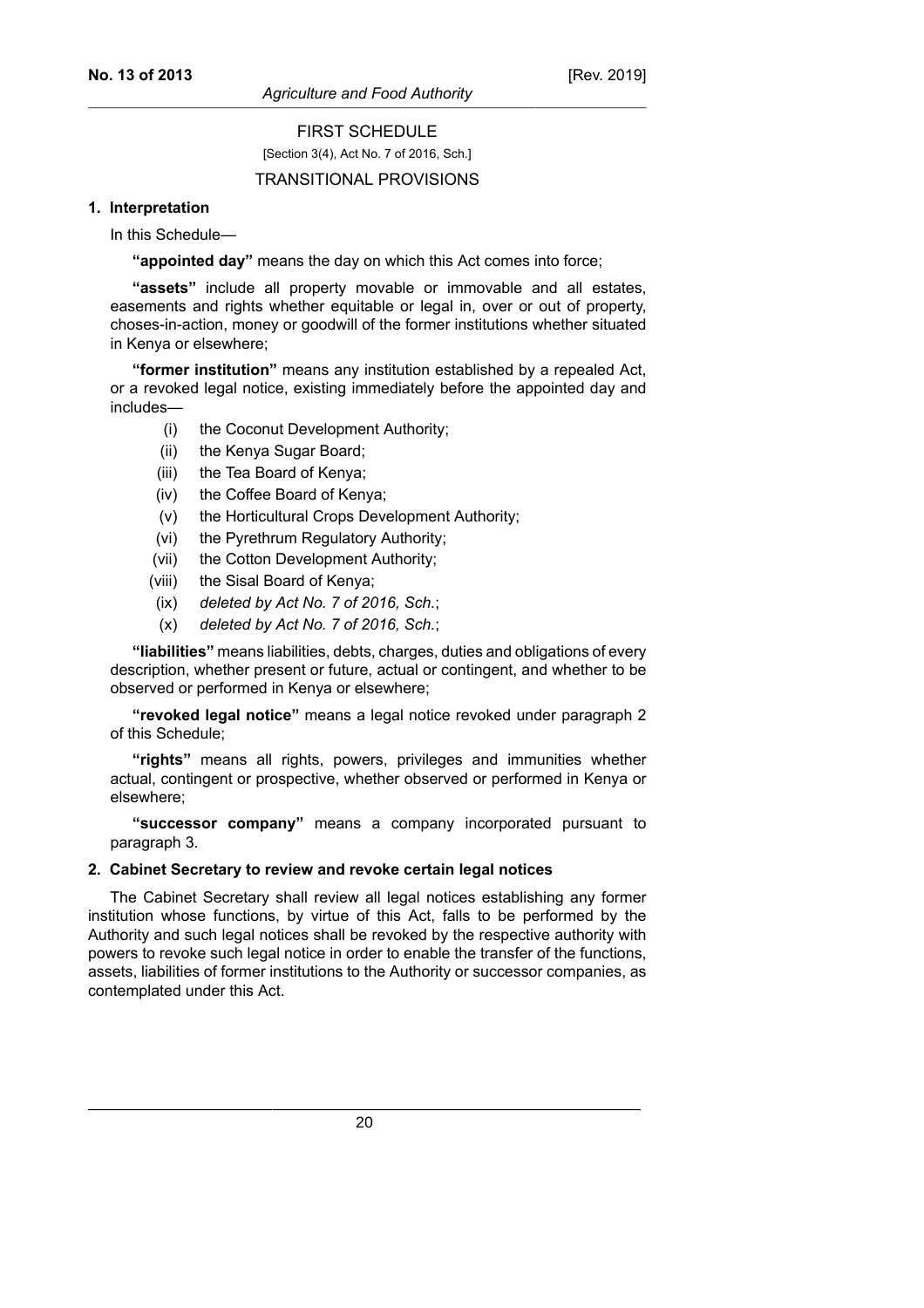## **3. Commercial institutions**

(1) Every former institution which immediately before the commencement of this Act carried out any commercial activity with the objective of making profit shall within twelve months of the appointed day, and in accordance with the relevant procedures and practice applicable, transform into a company and be registered as a company under the Companies Act (Cap. 486) so as to enable the former institution carry on the commercial activity.

(2) Where a former institution was established for the purpose of carrying out both commercial activity for profit and any other non-commercial activity for the purpose of the promotion of agriculture or the provision of extension services to farmers, the functions of that institution shall be rationalized so that any noncommercial activities that was carried out by the former institution shall be carried out by the Authority under this Act.

## **4. Assets and liabilities**

(1) On the appointed day, all the funds, assets and other property, both movable and immovable, which immediately before that date were vested in a former institution and—

- (a) which were for the purposes of the regulatory functions of the former institution shall, vest in the Authority;
- (b) which were for the purposes of the commercial objectives of the former institution, shall vest in the successor company.

(2) The Cabinet Secretary on the advice of the Transition Authority, shall cause to be distributed the assets of the former institutions between the Authority and the successor companies taking into account the respective needs of the Authority and the successor company as determined by their respective roles to be inherited form the former institution.

(3) On the appointed day, all rights, powers and liabilities, which immediately before that date were—

- (a) by virtue of its regulatory functions, vested in, imposed on or enforceable against a former institution shall be vested in, imposed on or enforceable against the Authority;
- (b) by virtue of its commercial objectives vested in, imposed on or enforceable against a former institution shall be vested in, imposed on or enforceable against the successor company.

(4) If, on the appointed day, any suit, appeal, arbitration or other proceedings of whatever nature and wheresoever's instituted in relation to the business of a former institution is pending, it shall not abate, be discontinued or be in any way prejudicially affected by reason of such transfer of the business of the former institution or of anything contained in this Act, and any suit, appeal arbitration or other proceedings shall be continued, and enforced by or against the Authority, in respect of the regulatory functions of the former institution or to the successor company, in respect of the commercial objectives of the former institution.

(5) In the case of assets and liabilities arising under any loans which vest in the Authority on the appointed day, the Authority may enter into such arrangements or agreements over such rights and liabilities with the Government or any other third party.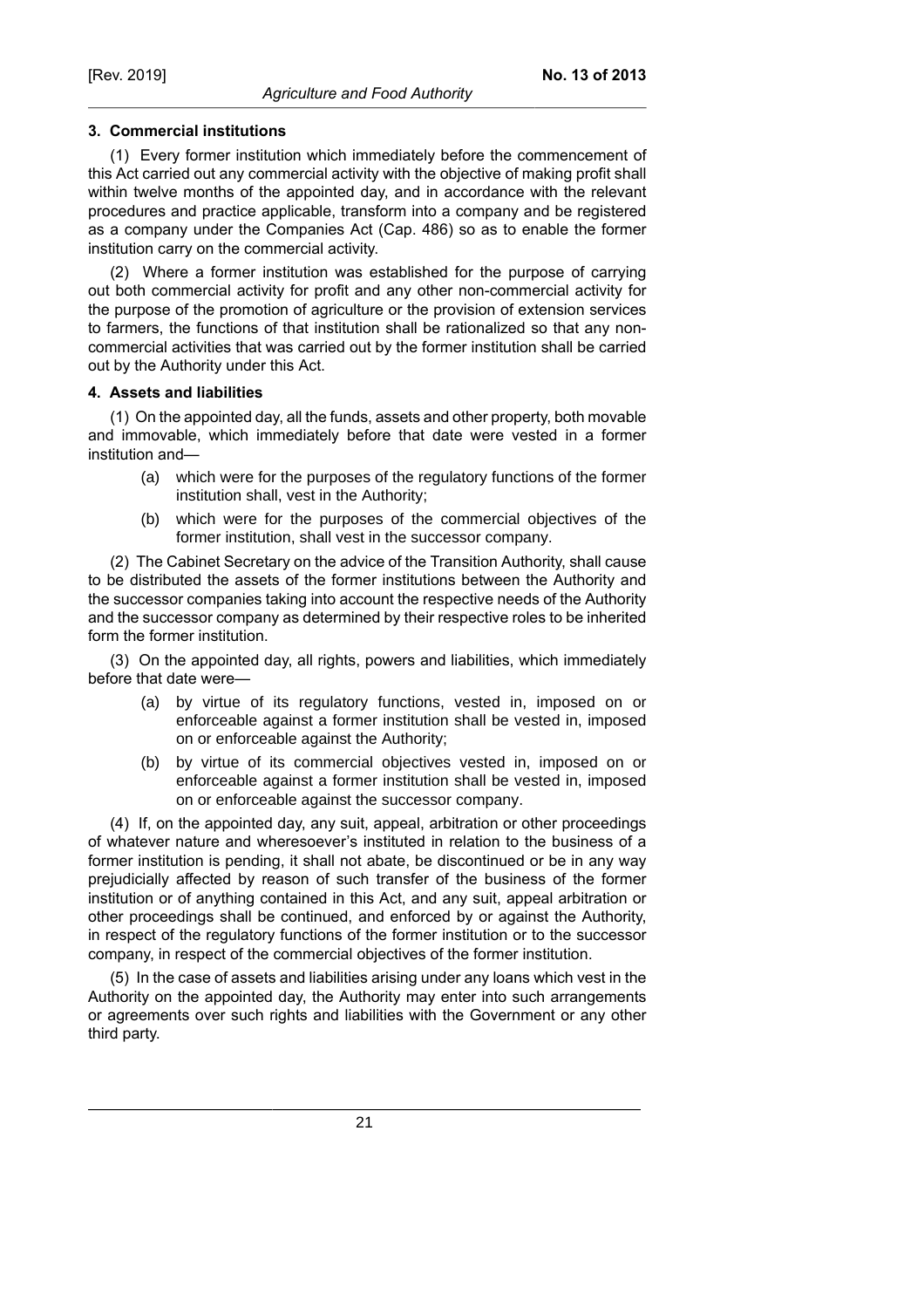## **5. Reference to former institution**

Any reference in any written law or in any document or instrument to a former institution shall, on and after the appointed day, be construed to be a reference to—

- (a) the Authority, if the reference relates to the regulatory functions of the former institution;
- (b) the successor company, if the reference relates to the commercial objectives of the former institution.

### **6. Proceedings**

Any proceedings pending immediately before the appointed day to which a former institution was a party shall be continued in lieu of the former institution —

- (a) in respect of the regulatory functions of the former institution, by or against the Authority, as if the Authority was a party thereto;
- (b) in respect of the commercial objects of the former institution, by or against the successor company, as if the successor was a party thereto.

### **7. Agreements, deeds, etc.**

Every agreement, deed, bond or other instrument to which a former institution was a party or which affected the former institution and whether or not of such a nature that the rights, liabilities and obligations thereunder could be assigned, shall have effect as if the Authority or the successor company were a party thereto or affected thereby instead of the former institution and as if for every reference (whether express or implied) therein to the former institution there were substituted in respect of anything to be done on or after the appointed day.

### **8. Administrative decisions**

The administrative decisions made by a former institution or by the Minister which are in force immediately before the appointed day shall, on or after such day, have force as if they were directions made by the Authority or the Cabinet Secretary under this Act.

### **9. Interim Management Committee**

The Cabinet Secretary may appoint an interim Board to be known as the Interim Management Committee with a Secretariat to undertake the functions of the Authority for a maximum period of one year or until a substantive Board is put in place, whichever is earlier.

### **10. Secretariats of former institutions to become directorates of the Authority**

The respective secretariats or management units of the respective former institutions shall on the appointed date become directorates of the Authority subject to such rationalization measures as the Authority may deem necessary for the effective performance of its functions under the Act.

## **11. Staff**

(1) Any person who, at the commencement of this Act, is a member of staff of a former institution shall, on the appointed day, become a member of staff of the Authority on the same or improved terms and conditions of service as may be specified by the Cabinet Secretary.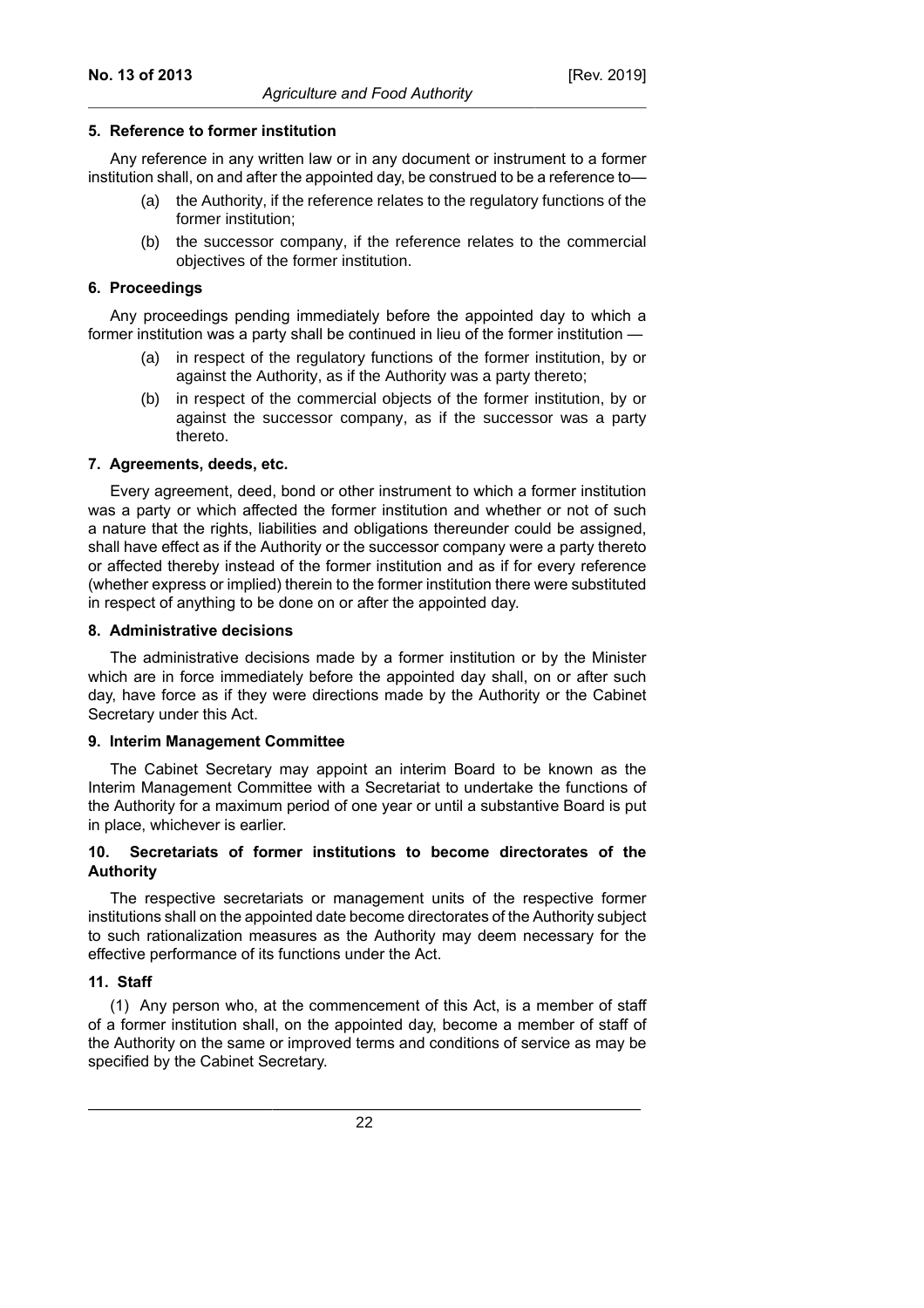(2) A member of staff of a former institution may retire on the basis of abolition of office as the Authority may determine.

## **12. Disciplinary proceedings**

- (1) Where on the appointed day—
	- (a) any disciplinary proceedings against any member of staff of a former institution are in the course of being heard or instituted, or have been heard or investigated by the former institution but no order or decision has been made thereon;
	- (b) any such member of staff is interdicted or suspended,

the Authority shall—

- $(i)$  in the case of paragraph  $(a)$ , carry on and complete the hearing or investigation and make an order or render a decision, as the case may be; and
- (ii) in the case of paragraph (b), deal with such member of staff in such manner as it deems appropriate having regard to the offence committed by him or her, including the completion of disciplinary proceedings that have been commenced against that member of staff.

(2) Where on the appointed day, any penalty, other than dismissal, has been imposed on any member of staff of a former institution pursuant to disciplinary proceedings and the penalty has not been, or remains to be, served by such member of staff, the member shall upon transfer to the Authority, serve or continue to serve such penalty to its full as if it had been imposed by the Authority.

### **13. Pension**

(1) A member of staff of a former institution who becomes a member of staff of the Authority shall continue to be governed by the existing Government pension scheme.

(2) Where any person whose services are transferred to the Authority is, on the appointed day, a member of any statutory voluntary pension scheme or provident fund, the person shall for the purpose of this Act, continue to be governed by the same regulations under those schemes or funds, as if the person had not been so transferred, and for purposes of the regulations governing those schemes or funds, service with the Authority shall be deemed to be service in the former institution.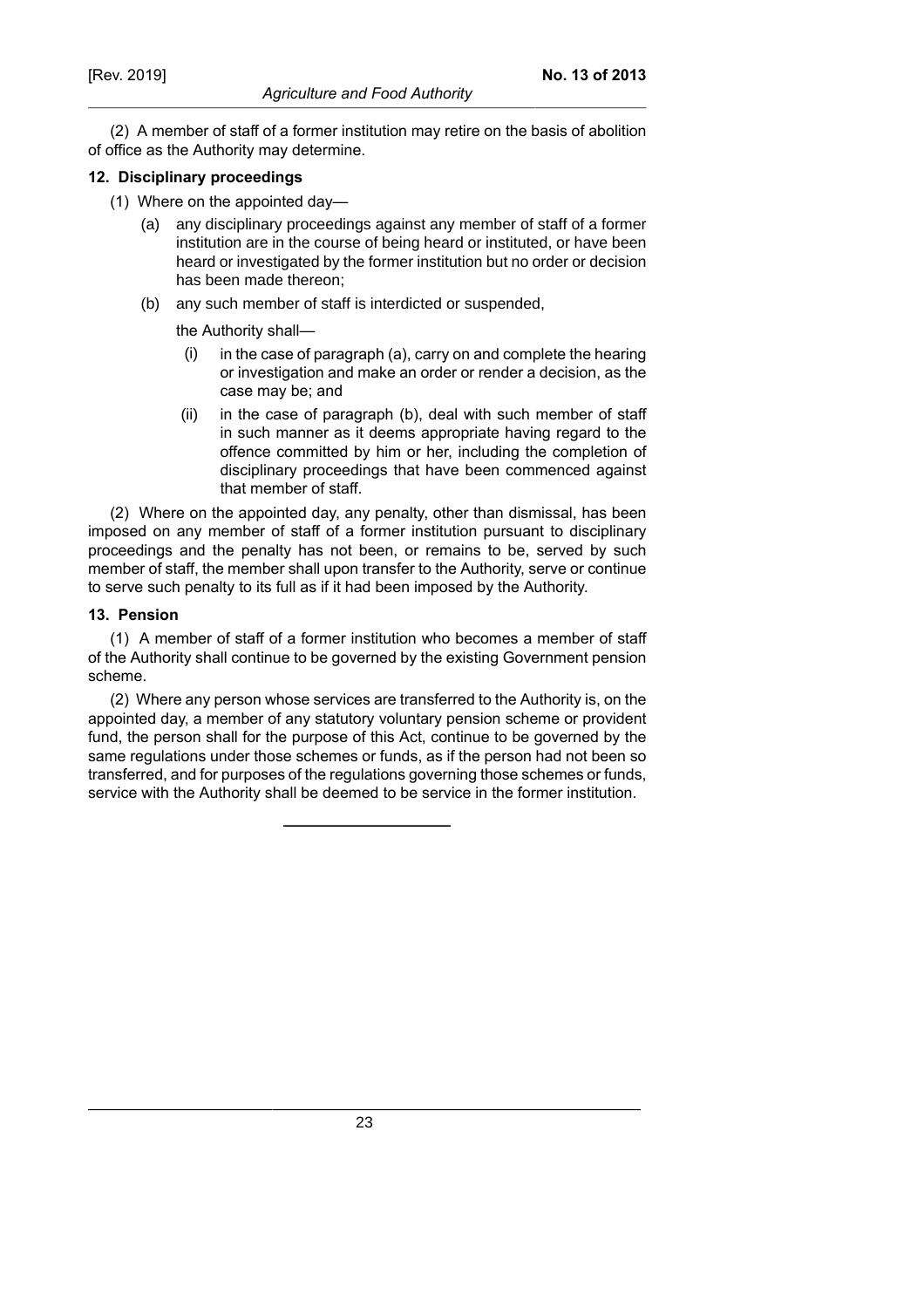## SECOND SCHEDULE [Section 7.]

## PROVISIONS AS TO THE CONDUCT OF BUSINESS AND AFFAIRS OF THE BOARD OF THE AUTHORITY

### **1. Meetings**

(1) The Board shall meet not less than four times in every financial year and not more than four months shall elapse between the date of one meeting and the date of the next meeting.

(2) Notwithstanding the provisions of subparagraph (1), the chairperson may, and upon requisition in writing by at least five members shall, convene a special meeting of the Board at any time for the transaction of the business of the Board.

(3) Unless three quarters of the total members of the Board otherwise agree, at least fourteen days' written notice of every meeting of the Board shall be given to every member of the Board.

(4) The quorum for the conduct of the business of the Board shall be one half of all the members.

(5) The chairperson shall preside at every meeting of the Board at which he is present but, in his absence, the members present shall elect one of their numbers to preside, who shall, with respect to that meeting and the business transacted thereat, have all the powers of the chairperson.

(6) Unless a unanimous decision is reached, a decision on any matter before the Board shall be by a majority of votes of the members present and voting and, in the case of an equality of votes, the chairperson or the person presiding shall have a casting vote.

(7) Subject to subparagraph (4), no proceedings of the Board shall be invalid by reason only of a vacancy among the members thereof.

#### **2. Disclosure of interest by Board members**

(1) If a member is directly or indirectly interested in any contract, proposed contract or other matter before the Board and is present at a meeting of the Board at which the contract, proposed contract or other matter is the subject of consideration, that member shall, at the meeting and as soon as practicable after the commencement thereof, disclose the fact and shall not take part in the consideration or discussion of, or vote on, any questions with respect to the contract or other matter, or be counted in the quorum of thl3meeting during consideration of the matter:

Provided that, if the majority of the members present are of the opinion that the experience or expertise of such member is vital to the deliberations of the meeting, the Board may permit the member to participate in the deliberations subject to such restrictions as it may impose but such member shall not have the right to vote on the matter in question.

(2) A disclosure of interest made under this paragraph shall be recorded in the minutes of the meeting at which it is made.

(3) A member of the Board who contravenes subparagraph (1) commits an offence and is liable to imprisonment for a term not exceeding six months, or to a fine not exceeding one hundred thousand shillings, or both.